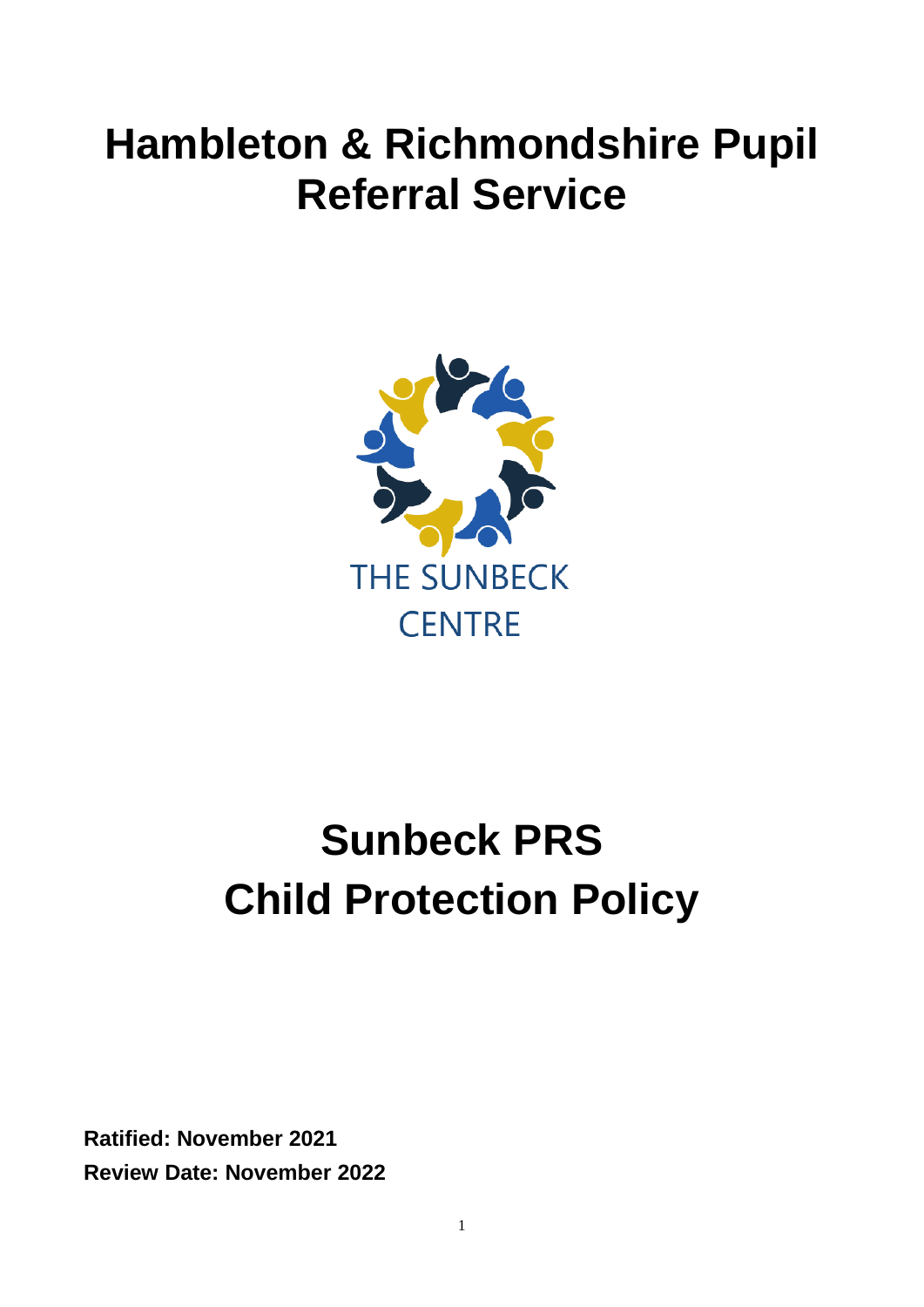# **School: Hambleton & Richmondshire PRS. The Sunbeck Centre. Headteacher: Alison Keane**

# **Named personnel with designated responsibility for Child Protection**

| Academic year | Designated   | Deputy         | <b>Board Level</b> | Chair of  |
|---------------|--------------|----------------|--------------------|-----------|
|               | Safeguarding | Safeguarding   | Lead/Nominated     | Governors |
|               | Lead         | Lead           | Governor           |           |
| 2021-22       | Alison Keane | Victoria Milne | Emma Lambden       | Tom Kelly |
|               |              |                |                    |           |
|               |              |                |                    |           |
|               |              |                |                    |           |

# **Policy Review dates**

|           | Review Date   Changes made | By whom | Date Shared with staff |
|-----------|----------------------------|---------|------------------------|
| Sept 2022 |                            |         |                        |
|           |                            |         |                        |
|           |                            |         |                        |

# **Dates of Staff Training and details of course title and training provider**

| <b>Whole School</b>     | Designated                  | Deputy                 | Headteacher                 |
|-------------------------|-----------------------------|------------------------|-----------------------------|
|                         | <b>Safeguarding Lead</b>    | Designated             |                             |
|                         |                             | Safeguarding           |                             |
|                         |                             | Lead                   |                             |
| KCSIE - Safeguarding    | <b>Effective Culture of</b> | DSL training $-$       | <b>Effective Culture of</b> |
| <b>Training The Key</b> | Safeguarding - Ofsted       | <b>Trilogy of Risk</b> | Safeguarding -              |
|                         | October 2021                | <b>NYCC</b>            | Ofsted                      |
|                         |                             | October 2021           | October 2021                |
|                         | DSL training - Trilogy      | <b>DSL</b> training    | DSL training $-$            |
|                         | of Risk NYCC                | <b>NYCC</b>            | <b>Trilogy of Risk</b>      |
|                         | September 2021              | September 2021         | <b>NYCC</b>                 |
|                         |                             |                        | September 2021              |
|                         | $KCSIE - The Key$           | KCSIE - The Key        | KCSIE - The Key             |
|                         | September 2021              | September 2021         | September 2021              |
|                         | <b>DSL training NYCC</b>    |                        | <b>DSL training NYCC</b>    |
|                         | September 2021              |                        | September 2021              |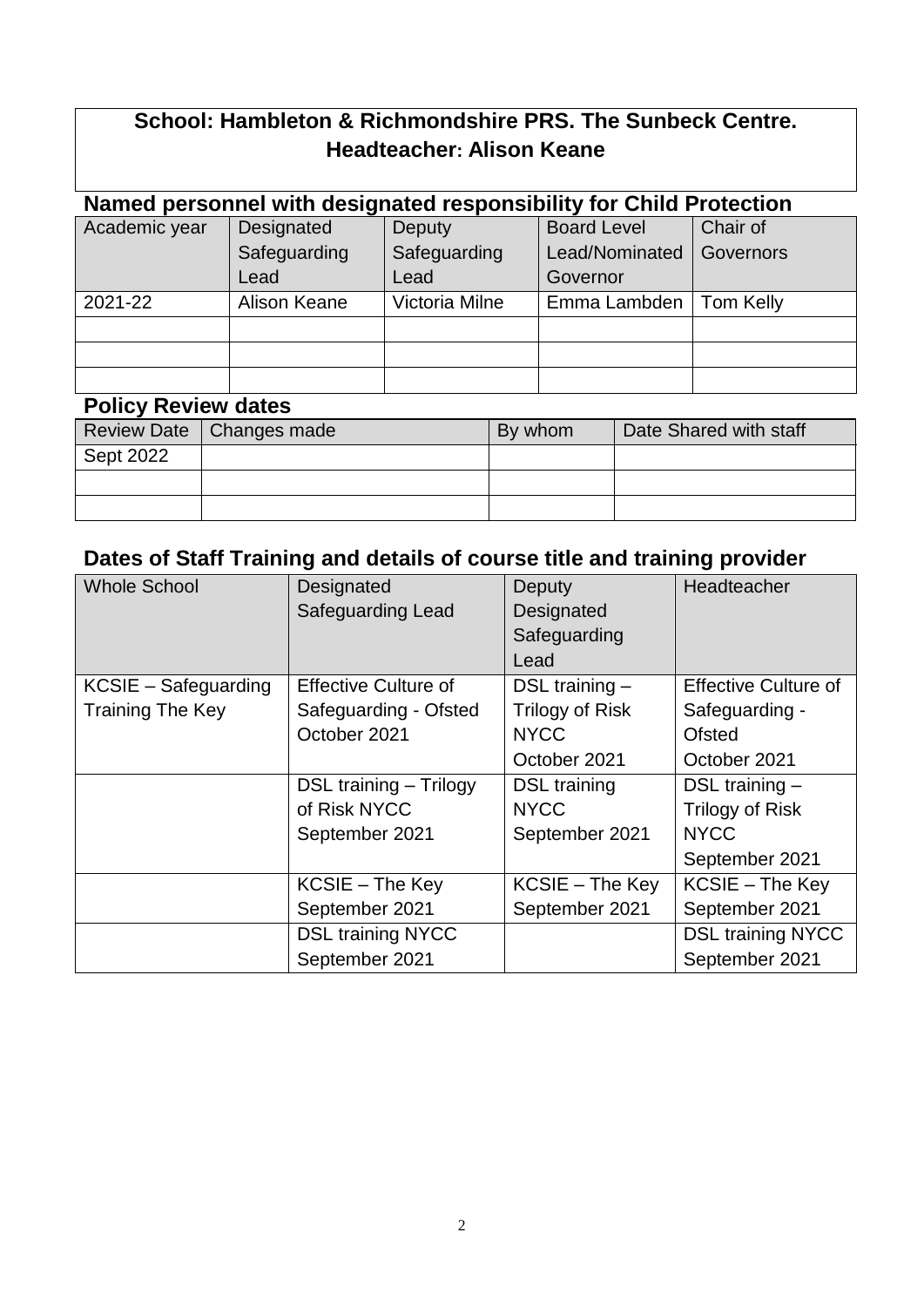## <span id="page-2-0"></span>**1. Contents**

| 1. | <b>CONTENTS</b>                                                                                        | $\overline{2}$ |
|----|--------------------------------------------------------------------------------------------------------|----------------|
| 2. | <b>POLICY REFERENCES</b>                                                                               | 3              |
| 3. | <b>INTRODUCTION</b>                                                                                    | $\mathbf{3}$   |
| 4. | <b>SCHOOL COMMITMENT</b>                                                                               | $\overline{4}$ |
| 5. | <b>ROLES AND RESPONSIBILITIES</b>                                                                      | 5              |
| 6. | <b>IDENTIFYING CHILDREN AND YOUNG PEOPLE WHO ARE SUFFERING OR LIKELY TO SUFFER</b><br>SIGNIFICANT HARM | 16             |
| 7. | CHILDREN POTENTIALLY AT GREATER RISK OF HARM                                                           | 18             |
| 8. | <b>PROCEDURES</b>                                                                                      | 19             |
|    | 2. Policy References                                                                                   |                |

<span id="page-2-1"></span>The policy updates the sample policy issued in 2020 and is in line with:

- Sections 175 of the Education Act 2002 and Education (Independent School Standards) Regulations 2014.
- North Yorkshire Safeguarding Children Partnership (NYSCP) Safeguarding **[Procedures and Practice Guidance](https://www.safeguardingchildren.co.uk/professionals/)**
- *[Working Together To Safeguard Children](https://www.gov.uk/government/publications/working-together-to-safeguard-children--2)* HM Government 2018
- *[Keeping Children Safe in Education](https://www.gov.uk/government/publications/keeping-children-safe-in-education--2)* (KCSIE) DfE 2021
- School's duty under the Children Act 2004, to co-operate with other organisations and agencies.
- *What To Do If You Are Worried A Child is Being Abused* 2015
- Recommendations from national and local Serious Case Reviews
- *Statutory Framework for the Early Years Foundation Stage 2021* [Statutory framework for the early years foundation stage \(publishing.service.gov.uk\)](https://assets.publishing.service.gov.uk/government/uploads/system/uploads/attachment_data/file/974907/EYFS_framework_-_March_2021.pdf)
- *[Sexual Violence and sexual harassment between children in schools and colleges](https://assets.publishing.service.gov.uk/government/uploads/system/uploads/attachment_data/file/999239/SVSH_2021.pdf)  [DfE 2021](https://assets.publishing.service.gov.uk/government/uploads/system/uploads/attachment_data/file/999239/SVSH_2021.pdf)*
- *DfE guidance relating to COVID19 [https://www.gov.uk/government/publications/covid-19-safeguarding-in-schools](https://www.gov.uk/government/publications/covid-19-safeguarding-in-schools-colleges-and-other-providers)[colleges-and-other-providers](https://www.gov.uk/government/publications/covid-19-safeguarding-in-schools-colleges-and-other-providers)*

## <span id="page-2-2"></span>**3. Introduction**

**This policy applies to all adults, including volunteers, working in or on behalf of the school.**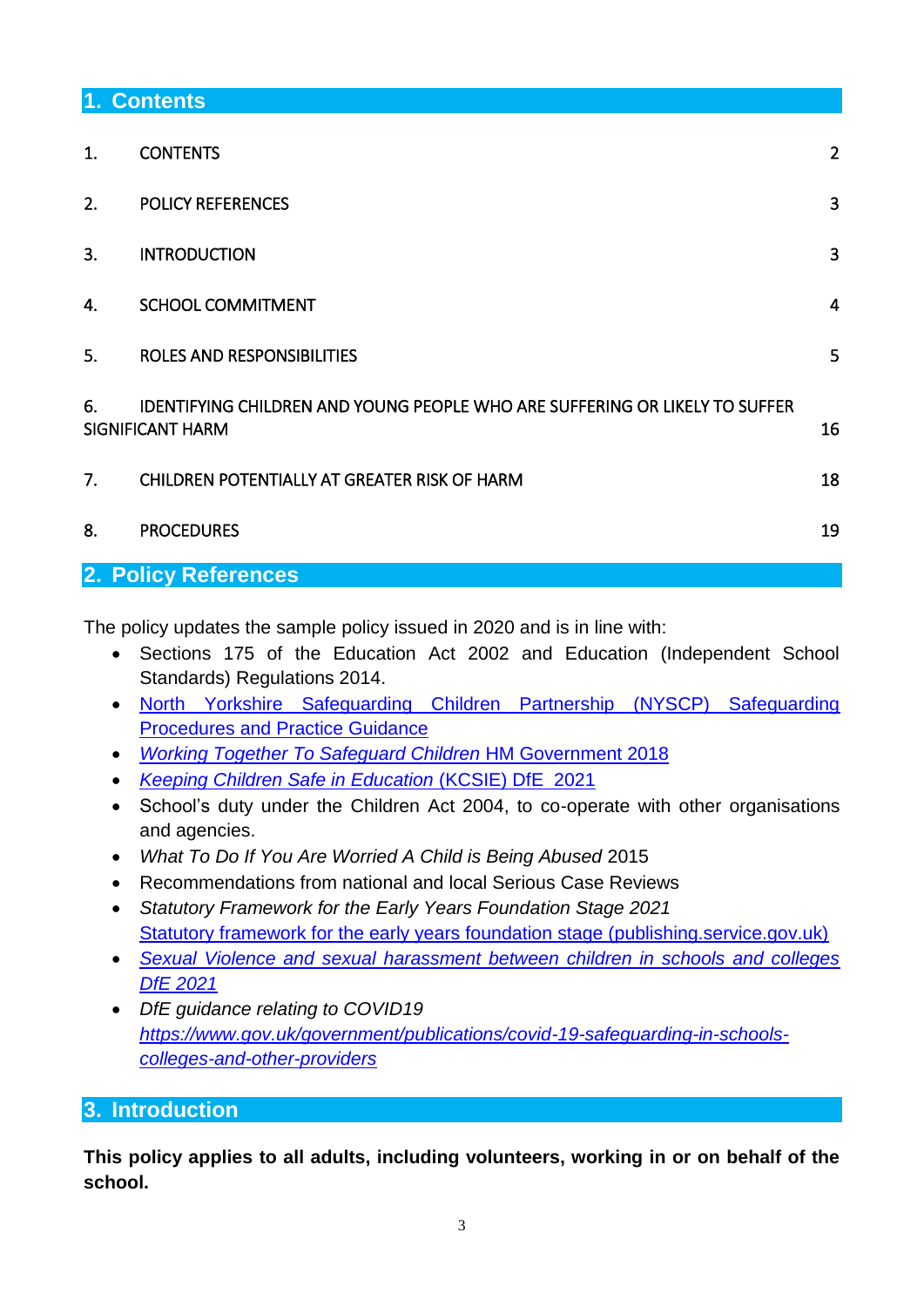Safeguarding and promoting the welfare of children is **everyone's** responsibility. **Everyone** who comes into contact with children and their families and carers has a role to play. In order to fulfil this responsibility effectively, all professionals should make sure their approach is child-centred. This means that they should consider, at all times, what is in the **best interests** of the child.

## *Keeping Children Safe in Education* (KCSIE) DfE 2021

Safeguarding includes the establishment and implementation of procedures to protect children from deliberate harm, however, safeguarding also encompasses all aspects of pupils' health, and safety and well-being (see School Child Protection Manual – Section B – Practice Guidance/Related school safeguarding policies).

Safeguarding and promoting the welfare of children is defined as:

- Protecting children from maltreatment;
- Preventing impairment of children's mental and physical health or development;
- Ensuring that children grow up in circumstances consistent with the provision of safe and effective care; and
- Taking action to enable all children to have the best outcomes.

The Sunbeck Centre (Hambleton and Richmondshire PRS) is committed to ensuring the welfare and safety of all children in school. All North Yorkshire schools, including The Hambleton and Richmondahire PRS, follow the North Yorkshire Safeguarding Children Partnership procedures. The school will, normally, endeavour to discuss all concerns with parents about their child/ren. However, there may be exceptional circumstances when the school will discuss concerns with Social Care and/or the Police without parental knowledge (in accordance with Child Protection procedures). The school will, of course, always aim to maintain a positive relationship with all parents. The school's child protection policy is available publicly on our website or may be requested in paper form from reception.

## <span id="page-3-0"></span>**4. School Commitment**

## **The Designated Safeguarding Lead is: Alison Keane**

## **And the person/s who deputise/s in their absence is/are: Victoria Milne**

School is committed to Safeguarding and Promoting the Welfare of all of its pupils*.* Each pupil's welfare is of paramount importance. We recognise that some children *may* be especially vulnerable to abuse e.g. those with Special Educational Needs and Disabilities or Physical Health Issues (ref. KCSIE para 185). We recognise that children who are abused or neglected may find it difficult to develop a sense of self-worth and to view the world in a positive way. Whilst at school, their behaviour may be challenging. We recognise that some children who have experienced abuse may harm others. We will always take a considered and sensitive approach in order that we can support all of our pupils.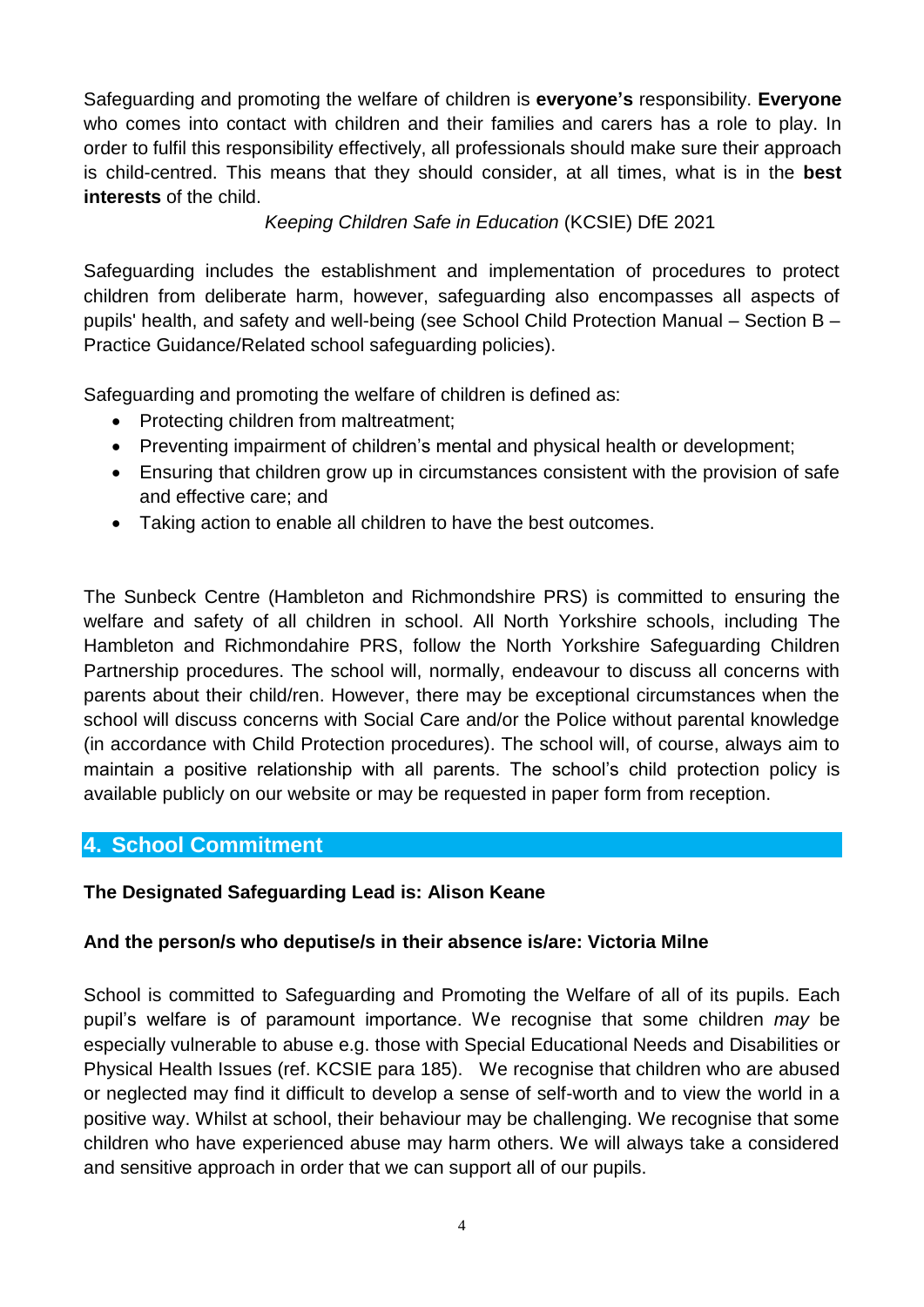#### **Multi-agency working in North Yorkshire**

With effect from 29<sup>th</sup> September 2019, North Yorkshire Safeguarding Children Partnership amalgamated with North Yorkshire Children Trust Board to form the North Yorkshire Safeguarding Children Partnership (NYSCP). The school has a pivotal role to play in multiagency safeguarding arrangements NYSCP, and contributes to multi-agency working in line with statutory guidance Working Together to Safeguard Children 2018.

The three statutory safeguarding partners (North Yorkshire County Council, Health, and Police) have made arrangements to allow all schools and colleges in the local area to be fully engaged, involved and included in the new safeguarding arrangements. As a named as a relevant agency we are under a statutory duty to co-operate with the published arrangements.

#### **THE SCHOOL IS AWARE OF AND WILL ALWAYS ACT IN LINE WITH [THE NYSCP](http://www.safeguardingchildren.co.uk/) [POLICIES AND PROCEDURES AND PRACTICE GUIDANCE](http://www.safeguardingchildren.co.uk/)**

## <span id="page-4-0"></span>**5. Roles and Responsibilities**

#### **The Management Committee should ensure that:**

- the school has a whole school approach to safeguarding and that all systems, processes and policies operate with the best interests of the child at their heart
- the school is aware of and complies with the Local Authority's arrangements to promote co-operation between itself, the school and relevant partners and organisations who are engaged in activities relating to children
- the school contributes to inter-agency working in line with statutory quidance Working [Together to Safeguard](https://www.gov.uk/government/publications/working-together-to-safeguard-children--2) Children
- the school understands the local criteria for action and the local protocol for assessment (see the [Framework for Decision Making\)](https://www.safeguardingchildren.co.uk/professionals/practice-guidance/threshold-document/)
- there is a clear accountability for the commissioning and / or provision of services designed to safeguard and promote the welfare of children
- there is a senior board level lead to take strategic leadership responsibility for the school's safeguarding arrangements (e.g. nominated governor)
- the school has a child protection policy and procedures in place. They are in accordance with government guidance and refer to locally agreed inter-agency procedures put in place by the NYSCP, are updated annually, and available publicly either via the school or college website or by other means
- the school has a behaviour policy in place, which includes measures to prevent bullying, including cyberbullying, prejudice-based and discriminatory bullying
- there is recognition of the expertise that staff build by undertaking safeguarding training and managing safeguarding concerns on a daily basis. Opportunity should therefore be provided for staff to contribute to and shape safeguarding arrangements and child protection policy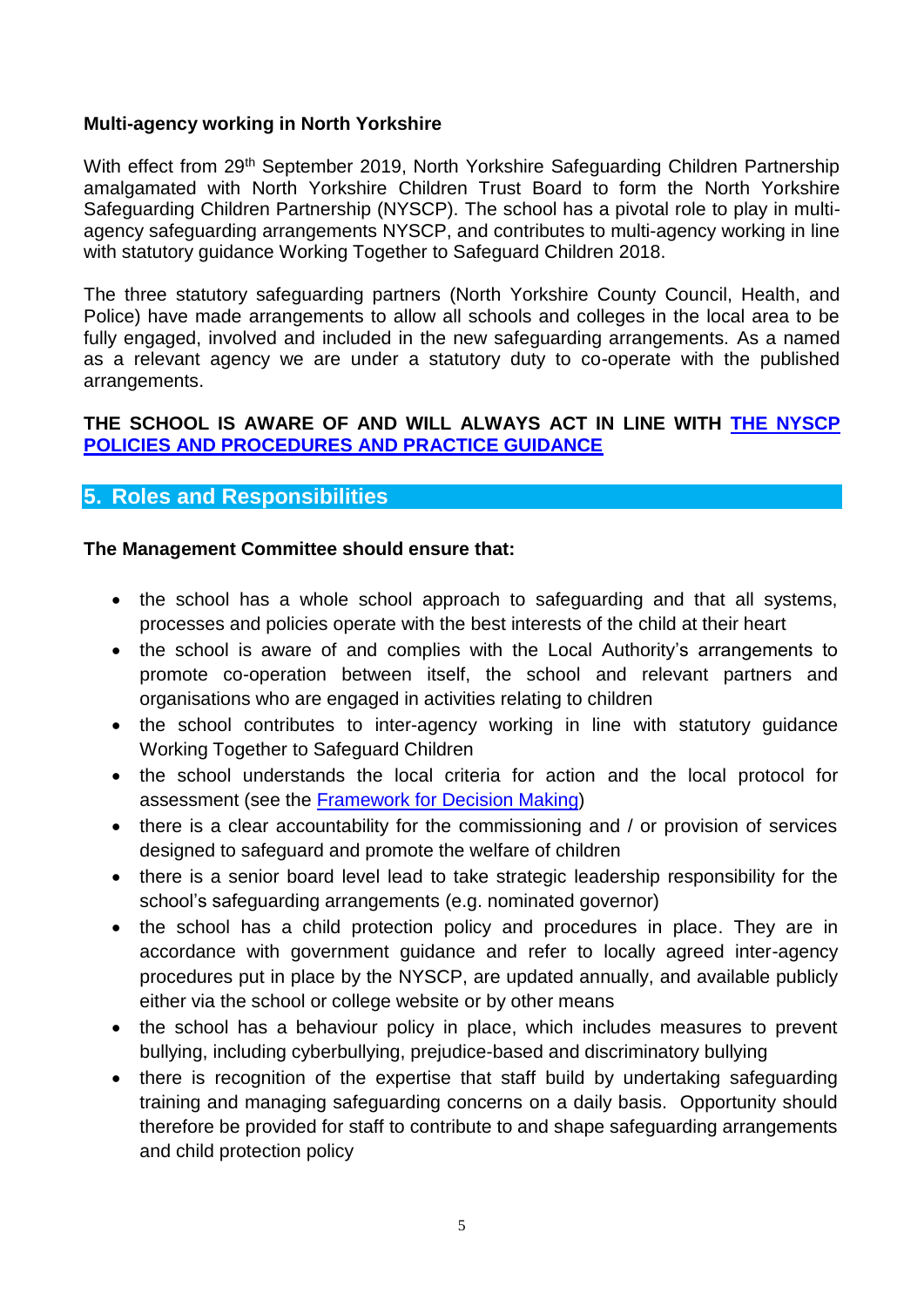- the child protection policy and procedures are provided to and read by all staff, including temporary staff and volunteers, on induction.
- all staff read at least part one (or Annex A, if appropriate) of KCSIE 2021 and all leaders and staff who work directly with children read Annex B of KCSIE 2021
- mechanisms are in place to assist staff to understand and discharge their role and responsibilities as set out in Part one of KCSIE 2021 to ensure that all staff understand and follow the policies and procedures adopted by the governing body
- all staff undertake appropriate child protection training (including online safety)
- a senior member of the school's leadership team is designated to take lead responsibility for safeguarding and child protection (Designated Safeguarding Lead). This is explicit in the DSL's job description (Annex C KCSIE) and the need for a deputy DSL is reviewed
- the DSL has the appropriate authority and the time, funding, training, resources and support to provide advice and support to other staff on child welfare and child protection matters, to take part in strategy discussions and inter-agency meetings – and/or to support other staff to do so  $-$  and to contribute to the assessment of children
- information regarding the role of the DSL is provided to all staff and volunteers on induction
- a designated teacher is appointed and appropriately trained to promote the educational achievement of children who are looked after and have previously been looked after, (children who have left care through adoption, special guardianship or child arrangement orders or who were adopted from state care outside England and Wales,) and should work with the Virtual School Head.
- staff have the skills, knowledge and understanding necessary to keep looked after, and previously looked after children safe
- appropriate staff have the information they need in relation to a child's looked after legal status
- the DSL holds information on which children have a social worker so that decisions can be made in the best interests of the child's safety, welfare and educational outcomes and that child protection files are maintained
- the school accesses a range of advice to help them identify children in need of additional mental health support
- the school prevents people who pose a risk of harm from working with children by adhering to statutory responsibilities to check staff who work with children*,* and taking proportionate decisions on whether to ask for any checks beyond what is required and ensuring volunteers are appropriately supervised
- the school has written recruitment and selection policies and procedures in place
- at least one person on any appointment panel has undertaken safer recruitment training
- the school has a staff code of conduct which should amongst other things include acceptable use of technologies, staff/pupil relationships and communications including the use of social media. This is provided to all staff, including temporary staff and volunteers, on induction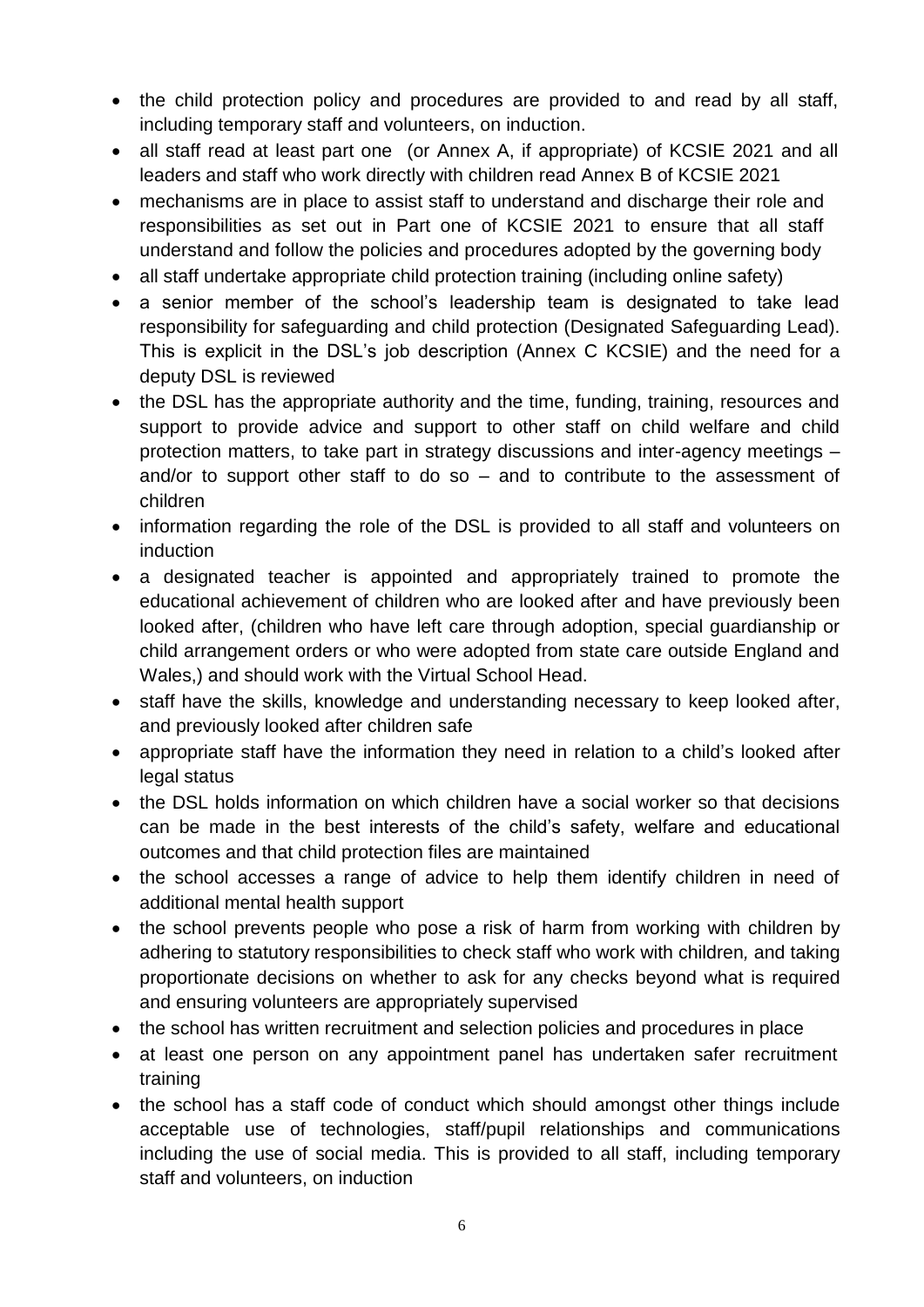- staff and governors adhere to the school's policy on acceptable use of technologies and communication using technologies. CYPS [Information Site](https://cyps.northyorks.gov.uk/health-wellbeing-pshe) includes a model acceptable use policy for staff and governors to sign (in the NYCC [Online Safety](https://cyps.northyorks.gov.uk/online-safety) Guidance for Schools)
- the school has a [code of conduct for](https://www.nga.org.uk/codeofconduct2017) governors
- the school has procedures for dealing with allegations of abuse against staff, including supply staff, and volunteers that comply with guidance from the NYSCP and locally agreed inter-agency
- the proprietor/chair of management committee liaises with the LADO and/or partner agencies in the event of allegations of abuse being made against the Head Teacher
- in the event of allegations of abuse being made against the Headteacher, where the Headteacher is also the sole proprietor of an independent school, allegations are reported directly to the LADO.
- there are procedures in place to make a referral to the Disclosure and Barring Service (DBS) if a person in regulated activity has harmed or poses a risk of harm to a child or vulnerable adult and the individual has been removed from working (paid or unpaid) in regulated activity, or would have been removed had they not left
- children are taught about safeguarding, including online, through teaching and learning opportunities, and recognise that a one size fits all approach may not be appropriate for all children, and a more personalised or contextualised approach for more vulnerable children, victims of abuse and some SEND children might be needed. Schools should consider all of this as part of providing a broad and balanced curriculum. This may include covering relevant issues for schools through Relationships Education (for all primary pupils) and Relationships and Sex Education (for all secondary pupils) and Health Education (for all pupils in state-funded) The statutory RSHE guidance can be found [here](https://www.gov.uk/government/publications/relationships-education-relationships-and-sex-education-rse-and-health-education)
- appropriate filters and appropriate monitoring systems are in place so children are safeguarded from potentially harmful and inappropriate online material being careful that "over blocking" does not lead to unreasonable restrictions as to what children can be taught with regards to online teaching and safeguarding (Ref KCSIE para 123). [UK Safer Internet Centre](https://www.saferinternet.org.uk/advice-centre/teachers-and-school-staff/appropriate-filtering-and-monitoring)
- as schools increasingly work online that children are appropriately safeguarded and additional guidance to keep children safe online, (including when they are on line at home) is provided in KCSIE Para 123 - 135 and at [safeguarding-in-schools](https://www.gov.uk/government/publications/covid-19-safeguarding-in-schools-colleges-and-other-providers/coronavirus-covid-19-safeguarding-in-schools-colleges-and-other-providers)[colleges-and-other-providers](https://www.gov.uk/government/publications/covid-19-safeguarding-in-schools-colleges-and-other-providers/coronavirus-covid-19-safeguarding-in-schools-colleges-and-other-providers) and [safeguarding-and-remote-education](https://www.gov.uk/guidance/safeguarding-and-remote-education-during-coronavirus-covid-19)
- all staff and governors recognise that children are capable of abusing their peers (including online).
- A policy and procedures are in place with regards to peer on peer abuse and followed by all staff (ref KCSIE paras 46 -54 and 144 - 146, and KCSIE Part 5 Child on Child Sexual Violence and Sexual Harassment), all staff should have due regard to this and updated DfE guidance Sexual Violence and sexual harassment between children in schools and colleges (September 2021).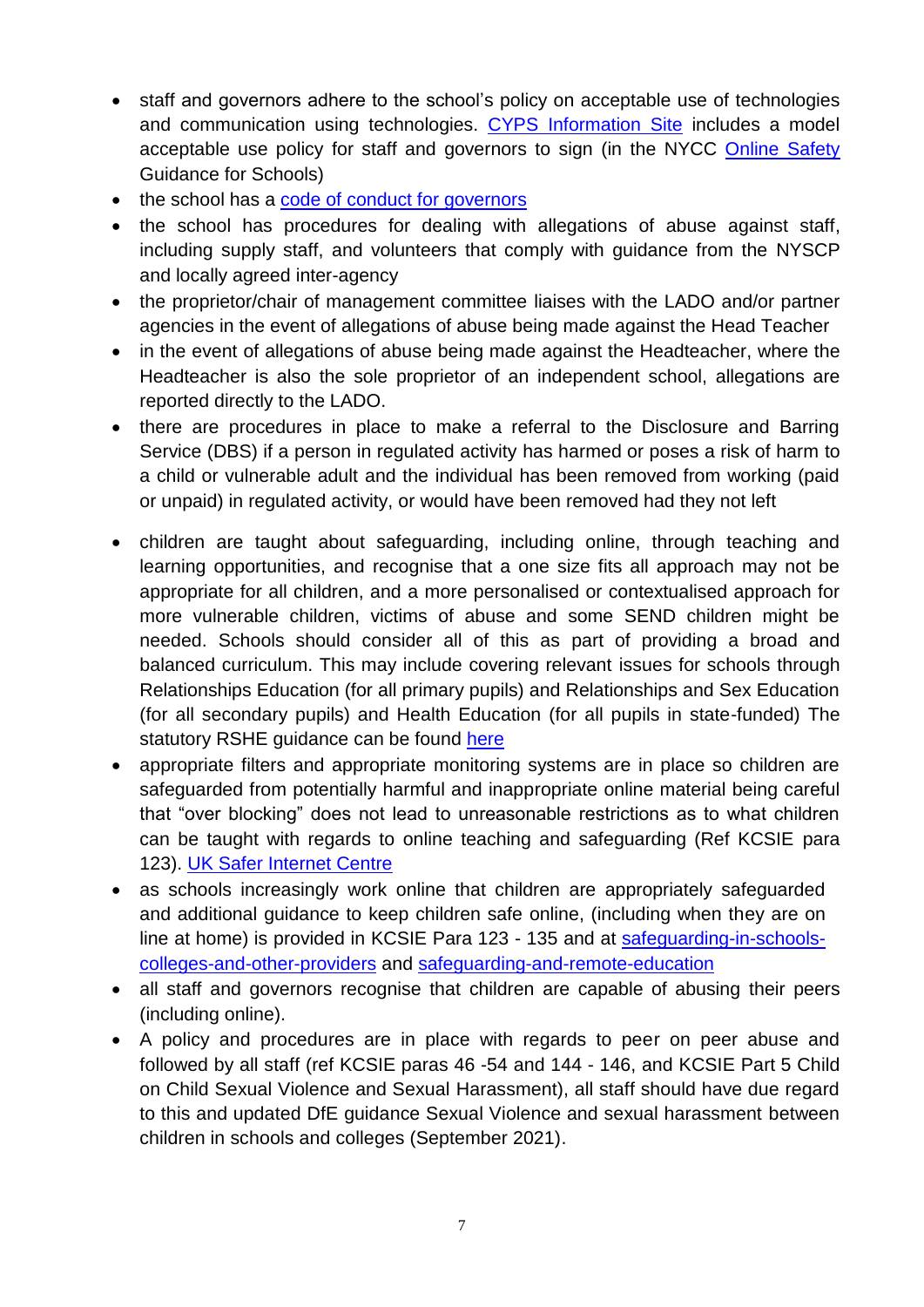- the school has due regard to the duties to prevent people from being drawn into terrorism and to protect and prepare pupils against the risk of a terrorist attack (there is a definition of terrorism in Annex B- Preventing Radicalisation).
- all staff understand the risk factors regarding female genital mutilation and known cases are reported
- appropriate safeguarding responses are in place to children who go missing from education (ref KCSIE para 85 and 164) including the statutory duty to notify the LA, as appropriate, when a pupil's name is about to be deleted from the school admission register
- there is an annual review of policies and procedures and the NYSCP Schools' Safeguarding Audit is completed and submitted every other year as required by **NYSCP**
- any deficiencies or weaknesses regarding child protection arrangements, whenever identified, are remedied without delay
- when there is a safeguarding concern the child's wishes and feelings are taken into account when determining what action to take
- systems are well promoted, easily understood and easily accessible for children to confidentially report abuse, knowing their concerns will be treated seriously and knowing they can safely express their views and give feedback
- staff are aware that children with SEN, disabilities, mental health or medical conditions can face additional safeguarding challenges and additional barriers can exist when recognising abuse and neglect in this group of children and this policy links with the schools SEND policy

The Headteacher should ensure that:

- the policies and procedures adopted by the Governing Body or Proprietor, particularly concerning referrals of cases of suspected abuse and neglect, are fully implemented and followed by all staff
- they liaise with the LADO and partner agencies in the event of allegations of abuse being made against a member of staff or volunteer
- they receive appropriate safeguarding and child protection training which is regularly updated

## **The Designated Safeguarding Lead:**

The DSL role is set out in full in KCSIE 2021 Annex C and this should be explicit in the DSL's job description. The role carries a significant level of responsibility and they should be a senior member of staff on the school's leadership team and take lead responsibility for safeguarding and child protection (including online safety). They should be given the time, funding, training, resources and support to carry out their role and to provide advice and support to other staff on child welfare, safeguarding and child protection matters, to take part in strategy discussions and inter-agency meetings, and/or to support other staff to do so, and to contribute to the assessment of children.

The DSL and Deputy will: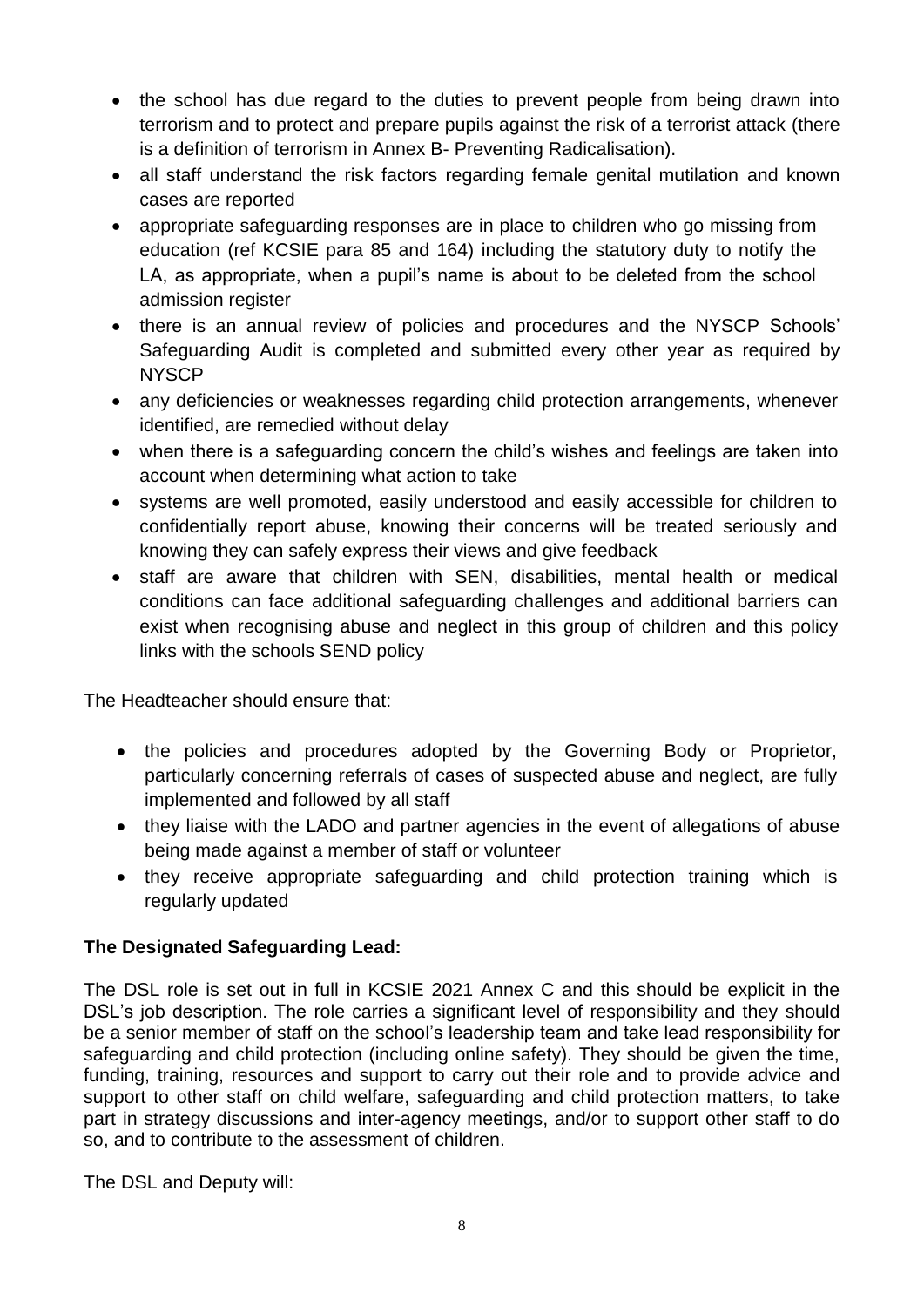## **Manage referrals**

- Refer cases of suspected abuse to the local authority children's social care as required
- Support staff who make referrals to local authority children's social care
- Refer cases to the Channel panel through the universal referral form where there is a radicalisation concern as required
- Support staff who make referrals to the Channel panel
- Refer cases where a person is dismissed or left due to risk/harm to a child to the Disclosure and Barring Service as required; and
- Refer cases where a crime may have been committed to the Police as required (the guidance NPCC- [When to call the police](https://www.npcc.police.uk/documents/Children%20and%20Young%20people/When%20to%20call%20the%20police%20guidance%20for%20schools%20and%20colleges.pdf) should help DSLs understand when they should consider calling the police and what to expect when they do.)
- If after a referral the child's situation does not appear to be improving the DSL (or the person that made the referral) should press for re- consideration to ensure their concerns have been addressed and, most importantly, that the child's situation improves
- Report cases of prejudice, hate based incidents or hate crimes to the Local Authority through the [online reporting system.](https://consult.northyorks.gov.uk/snapwebhost/s.asp?k=146952740744) Hate crimes should also be reported to [the police](http://www.report-it.org.uk/your_police_force)
- Access a range of advice to help them identify children in need of additional mental health support. More information can be found in the [mental health](https://www.gov.uk/government/publications/mental-health-and-behaviour-in-schools--2)  [and behaviour in schools guidance,](https://www.gov.uk/government/publications/mental-health-and-behaviour-in-schools--2)

## **Work with others**

- Act as a source of support, advice and expertise for staff
- Act as a point of contact with the three safeguarding partners
- As required, liaise with the 'case manager' and the LADO for child protection concerns in cases which concern a staff member
- Liaise with the Headteacher or principal to inform them of issues especially ongoing enquiries under section 47 of the Children Act 1989 and police investigations
- For Looked-After children have available the details of the child's social worker and the name of the virtual school head in the authority that looks after the child
- Liaise with staff on matters of safety, safeguarding and welfare (including online and digital safety,) and when deciding whether to make a referral by liaising with relevant agencies, so that children's needs are considered holistically
- Liaise with the senior mental health lead and, where available, the Mental Health Support Team, where safeguarding concerns are linked to mental health;
- Promote supportive engagement with parents and/or carers in safeguarding and promoting the welfare of children, including where families may be facing challenging circumstances;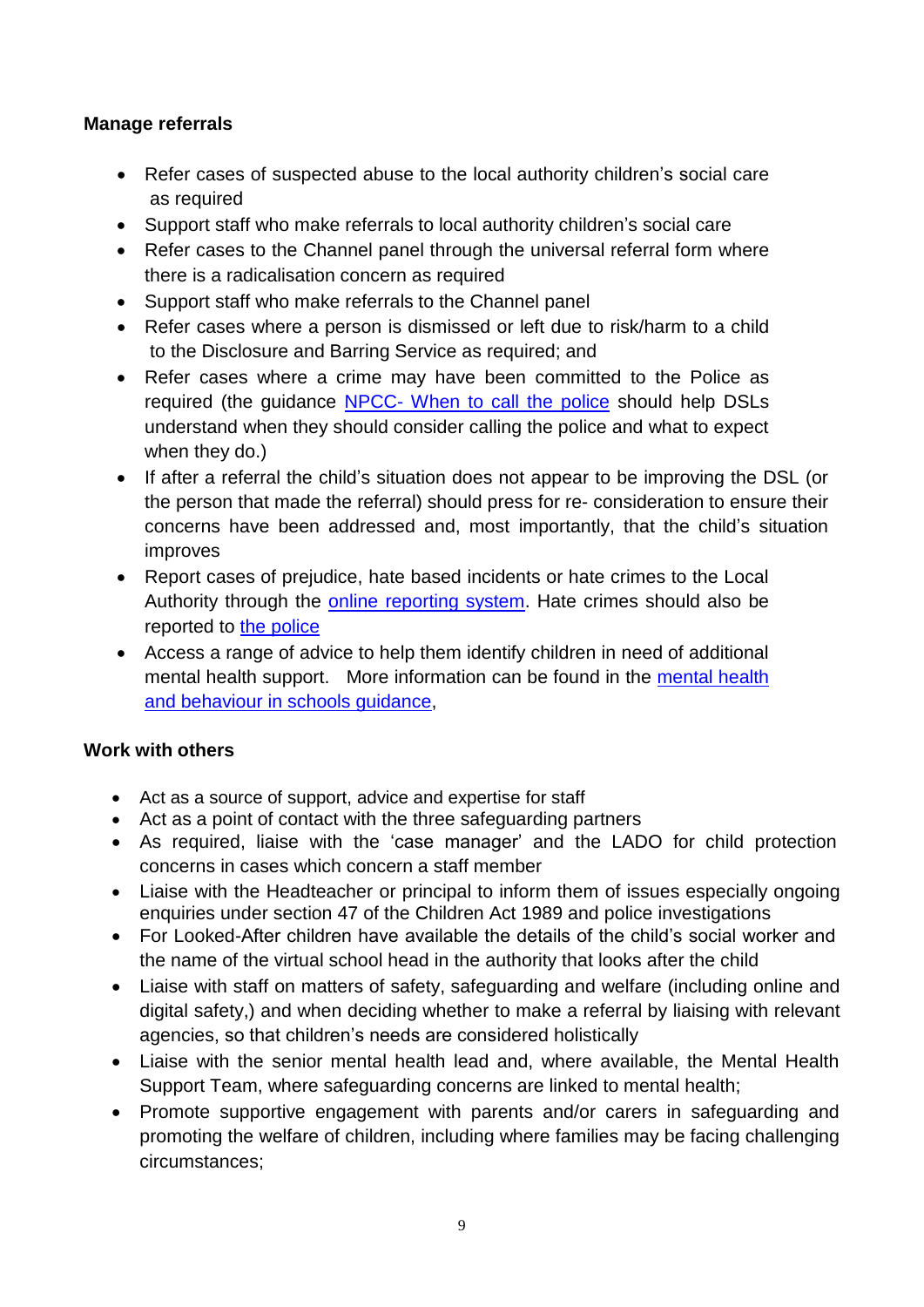- Work with the headteacher and relevant strategic leads, taking lead responsibility for promoting educational outcomes by knowing the welfare, safeguarding and child protection issues that children in need are experiencing, or have experienced, and identifying the impact that these issues might be having on children's attendance, engagement and achievement at school or college . This includes:
- Ensure that the school or college knows who its cohort of children who have or have had a social worker are, understanding their academic progress and attainment, and maintaining a culture of high aspirations for this cohort; and,
- Support teaching staff to provide additional academic support or reasonable adjustments to help children who have or have had a social worker reach their potential, recognising that even when statutory social care intervention has ended, there is still a lasting impact on children's educational outcomes.

## **Training, knowledge and skills**

The DSL should undergo training to provide them with the knowledge and skills required to carry out the role. This training should be updated at least every two years.

This training should provide them with a good understanding of their own role, how to identify, understand and respond to specific needs that can increase the vulnerability of children as well as specific harms that can put children at risk and the processes, procedures and responsibilities of other agencies, particularly children's social care, so they can:

- Understand the assessment process for providing early help and statutory intervention, including local criteria for action and local authority children's social care referral arrangements;
	- Have a working knowledge of how local authorities conduct a child protection case conference and a child protection review conference and be able to attend and contribute to these effectively when required to do so;
	- Understand the importance of the role the designated safeguarding lead has in providing information and support to children social care in order to safeguard and promote the welfare of children;
	- Understand the lasting impact that adversity and trauma can have, including on children's behaviour, mental health and wellbeing, and what is needed in responding to this in promoting educational outcomes;
	- Be alert to the specific needs of children in need, those with special educational needs and disabilities (SEND), those with relevant health conditions and young carers;
	- Be alert to the additional barriers to recognising abuse and neglect in children with special educational needs and disabilities or physical health issues; including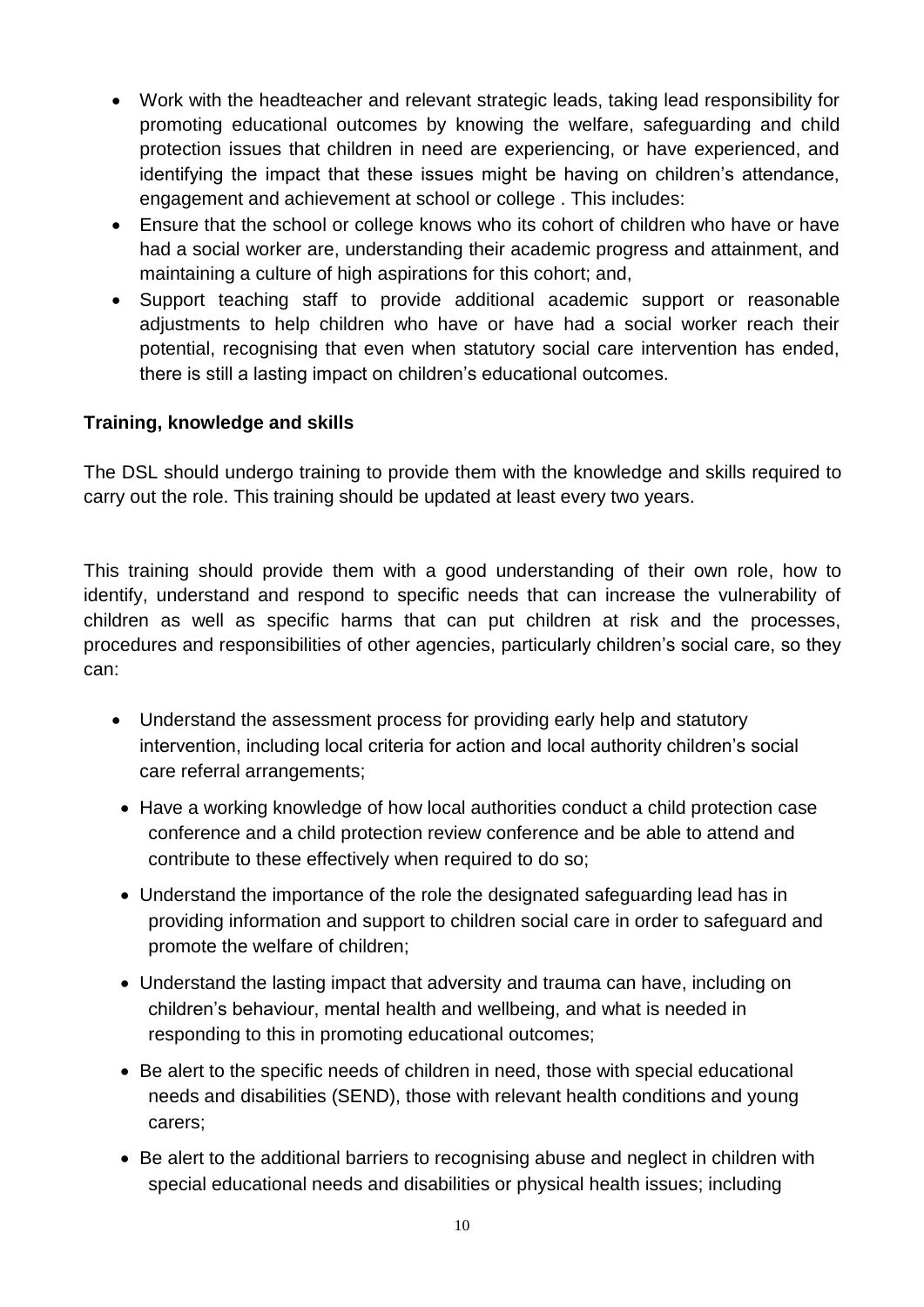assumptions that indicators of possible abuse relate to the child's condition, understanding that these children are more prone to peer group isolation or bullying, that children may be disproportionately impacted by behaviours such as bullying without showing outward signs and communication barriers and difficulties impact on managing or reporting challenges.

- Understand the importance of information sharing, both within the school and college, and with the safeguarding partners, other agencies, organisations and practitioners;
- Understand and support the school or college with regards to the requirements of the Prevent duty and are able to provide advice and support to staff on protecting children from the risk of radicalisation;
- Are able to understand the unique risks associated with online safety and be confident that they have the relevant knowledge and up to date capability required to keep children safe whilst they are online at school or college;
- Can recognise the additional risks that children with special educational needs and disabilities (SEND) face online, for example, from online bullying, grooming and radicalisation and are confident they have the capability to support children with SEND to stay safe online;
- Obtain access to resources and attend any relevant or refresher training courses; and,
- Encourage a culture of listening to children and taking account of their wishes and feelings, among all staff, in any measures the school or college may put in place to protect them.

They should refresh their knowledge and skills (this might be via e-bulletins, meeting other DSLs, or simply taking time to read and digest safeguarding developments and news such as those provided by the NYSCP

(https://www.safeguardingchildren.co.uk/professionals/nyscp-e-bulletin/) and NSPCC) at regular intervals, as required, but at least annually, to allow them to understand and keep up with any developments relevant to their role.

Training should support the DSL in developing expertise so they can support and advise staff and help them feel confident on welfare, safeguarding and child protection matters. Specifically to ensure that staff are supported during the referral process and support staff to consider how safeguarding, welfare and educational outcomes are linked, including to inform the provision of academic and pastoral support.

## **Raising Awareness**

The DSL should: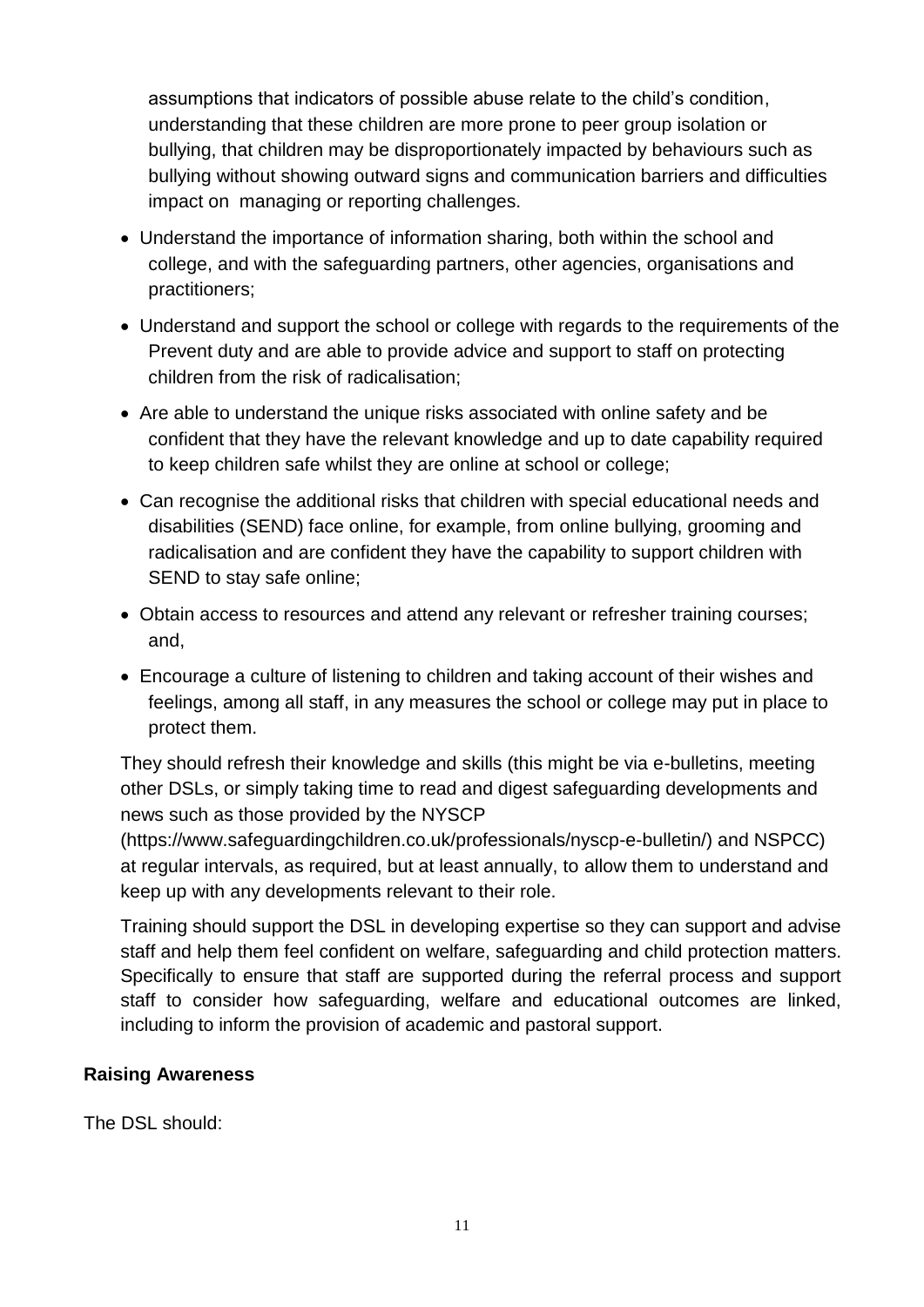- Ensure each member of staff has access to, and understands the school's child protection policy and procedures, especially new and part time staff
- Ensure the school child protection policy is reviewed annually (as a minimum) and the procedures and implementation are updated and reviewed regularly, and work with governing bodies or proprietors and staff regarding this.
- Ensure the child protection policy is available publicly and parents are aware of the fact that referrals about suspected abuse or neglect may be made and the role of the school or college in this; and
- Link with the safeguarding partner arrangements to make sure staff are aware of training opportunities and the latest local policies on safeguarding arrangements.
- Help promote educational outcomes by sharing the information about the welfare, safeguarding and child protection issues that children, including children with a social worker, are experiencing, or have experienced, with teachers and school and college leadership staff. Their role could include ensuring that the school or college, and their staff, know who these children are, understand their academic progress and attainment and maintain a culture of high aspirations for this cohort; supporting teaching staff to identify the challenges that children in this group might face and the additional academic support and adjustments that they could make to best support these children.

## **Providing Support to Staff**

All staff should be aware of the systems in school which supports safeguarding and these should be explained to them at induction, including

- Child protection policy, including peer on peer abuse,
- Behaviour policy,
- Staff behaviour policy (code of conduct)
- Safeguarding response to children who go missing from education
- Role of the DSL.

## **Understanding the views of children**

It is important that children feel heard and understood. The DSL should be supported in developing knowledge and skills to encourage a culture of listening to children and taking account of their wishes; and understand the difficulty children may have in approaching staff and consider how to build trusted relationships which facilitate communication.

## **Holding and Sharing Information and Managing the Child protection file**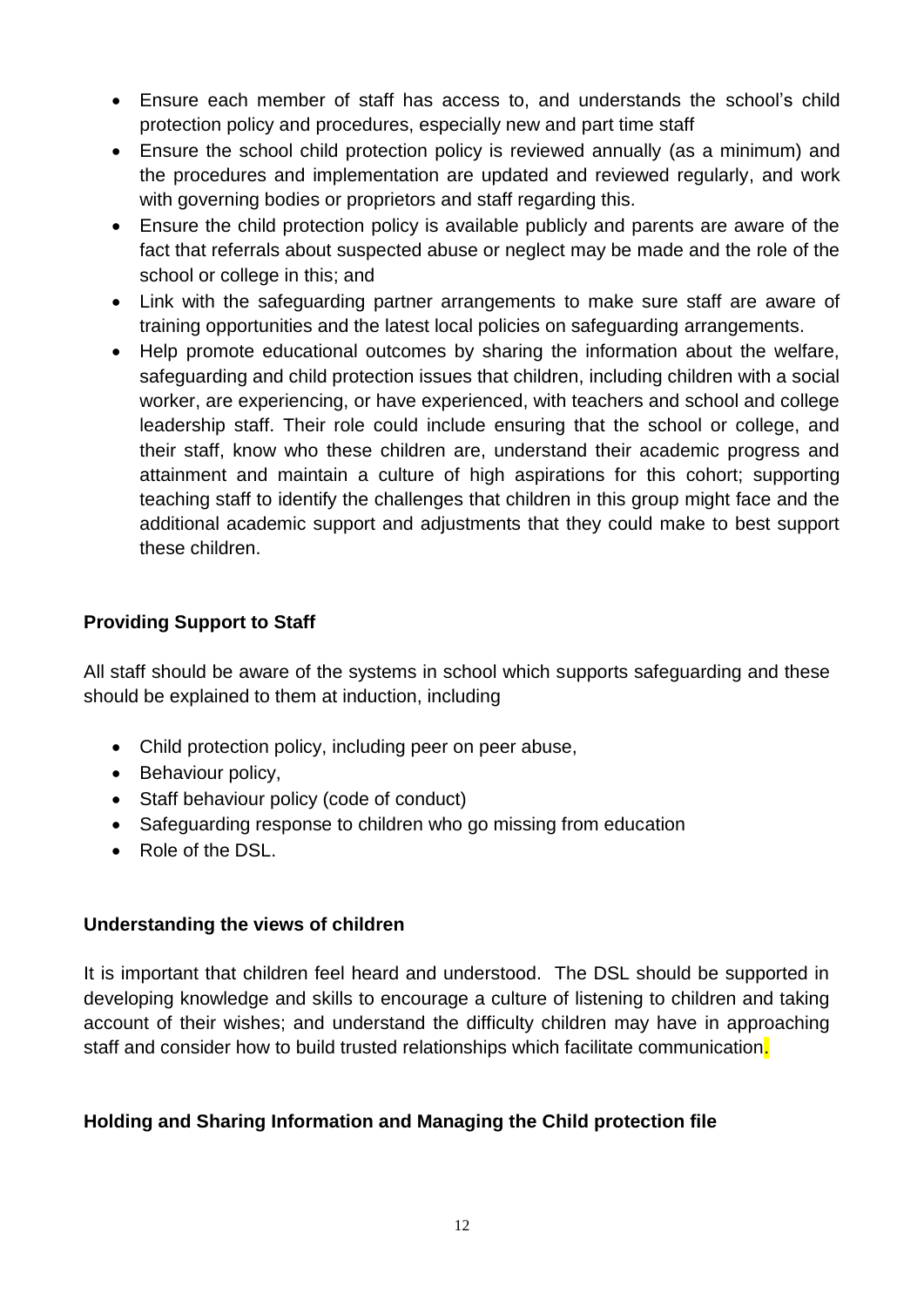- The designated safeguarding lead is responsible for ensuring that child protection files are kept up to date.
- Information should be kept confidential and stored securely. It is good practice to keep concerns and referrals in a separate child protection file for each child.
- Records should include:
	- a clear and comprehensive summary of the concern;
	- details of how the concern was followed up and resolved;
	- a note of any action taken, decisions reached and the outcome.
- They should ensure the file is only accessed by those who need to see it and where the file or content within it is shared, this happens in line with information sharing guidance.
- Where children leave the school or college (including in year transfers) ensure their child protection file is transferred to the new school or college as soon as possible. This should be transferred separately from the main pupil file, ensuring secure transit and confirmation of receipt should be obtained. Receiving schools should ensure that key staff such as DSLs and SENCOs are aware as required. In addition to the child protection file, the designated safeguarding lead should also consider if it would be appropriate to share any information with the new school or college in advance of a child leaving.
- Ensure that CP records are retained for an appropriate length of time and the school has regard to any other requirement requiring specific retention periods. The current requirement under IICSA (Independent Inquiry into Child Sex Abuse) is that records of child sex abuse should be retained for the period of the inquiry. Please see details [here](https://www.iicsa.org.uk/letter-to-local-authority-ceos)
- Ensure that, if a child goes missing or leaves to be educated at home, the child protection file is stored securely in school in line with school's data storage arrangements.
- Ensure that the North Yorkshire Children & Families Service is informed where the child leaves the school.
- NYCC Elective Home [Education Policy and Procedures](https://cyps.northyorks.gov.uk/elective-home-education) can be accessed for further guidance

## **Availability**

• The DSL should always be available during term time (during school hours) for staff in the school or college to discuss any safeguarding concerns. Whilst generally speaking the DSL (or deputy) would be expected to be available in person, it is a matter for individual schools, working with the DSL, to define what "available" means and whether in exceptional circumstances availability via phone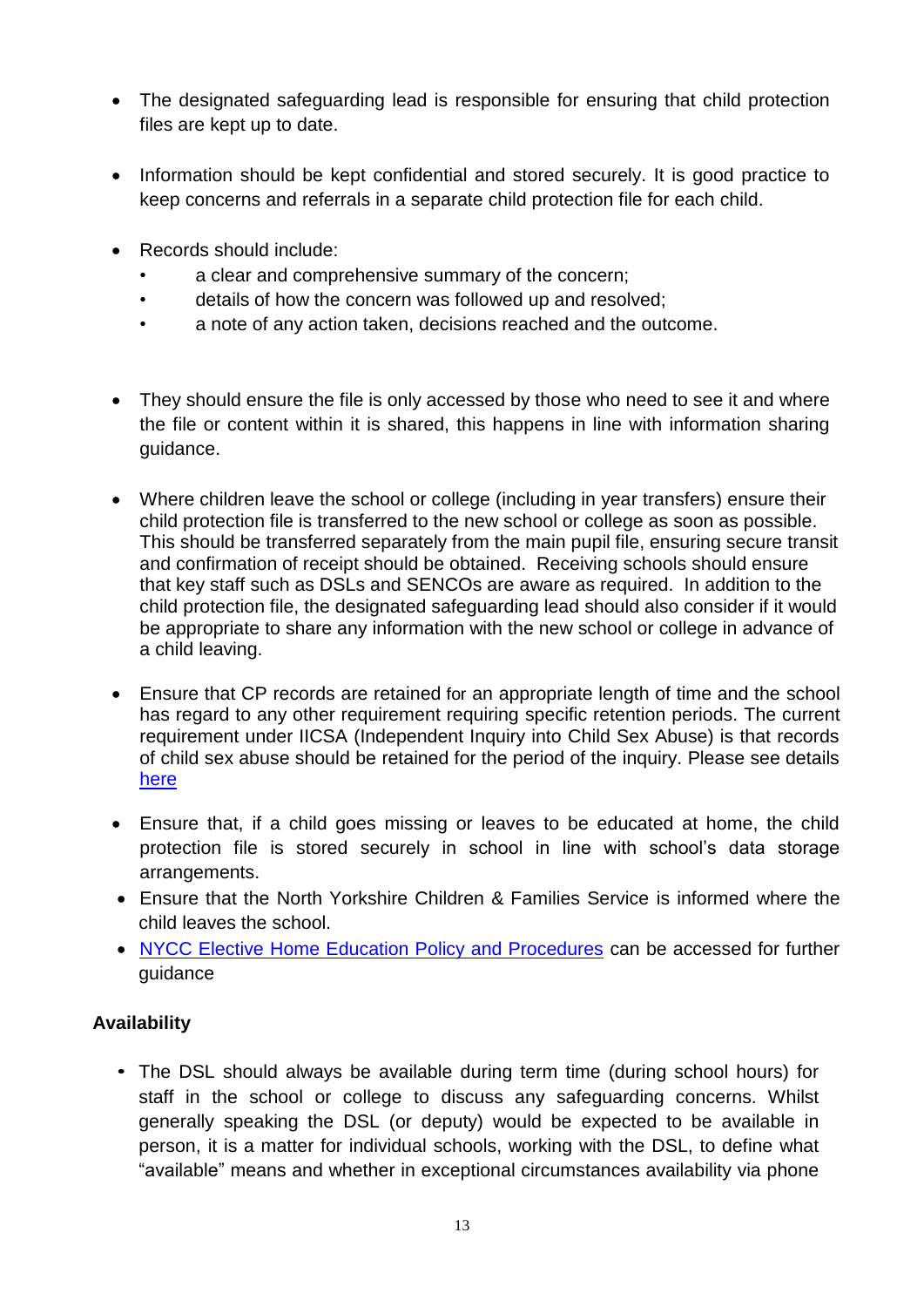and or Skype or other such mediums is acceptable

- It is a matter for individual schools and colleges and the DSL to arrange adequate and appropriate cover arrangements for any out of hours/out of term activities
- It is a matter for individual schools and colleges as to whether they choose to have one or more deputy DSL(s). Any deputies should be trained to the same standard as the DSL.
- Whilst the activities of the DSL can be delegated to appropriately trained deputies, the ultimate lead responsibility for safeguarding and child protection, as set out above, remains with the DSL. This responsibility should not be delegated.

## **All School Leaders, Staff and Volunteers should:**

- Read at least Part one (or Annex A, if appropriate) and Annex B of KCSIE 2021
- Receive appropriate child protection training, including online safety training, at induction and which is regularly updated, (for example, via email, e-bulletins and staff meetings), as required, but at least annually, to provide them with relevant skills and knowledge to safeguard children effectively
- Be aware of systems within their school or college which support safeguarding. These should be explained to them as part of staff induction. This includes: the school's child protection policy; the school's staff behaviour policy (sometimes called a code of conduct); the identity and role of the DSL and any deputies and the safeguarding response to children who go missing from education
- Know what to do if a child tells them they are being abused or neglected and know how to manage the requirement to maintain an appropriate level of confidentiality. This means only involving those who need to be involved. Staff should never promise a child that they will not tell anyone about a report of abuse
- Be aware of the process for making referrals to children's social care where there are concerns about a child's welfare, for statutory assessments under the Children Act 1989, especially section 17 (children in need) and section 47 (a child suffering, or likely to suffer, significant harm) that may follow a referral, along with the role they might be expected to play in such assessments
- Be aware of the signs of abuse and neglect so that they are able to identify cases of children who may be in need of help or protection
- Be aware of children who may need support with their mental health
- Maintain an attitude of 'it could happen here' where safeguarding is concerned. When concerned about the welfare of a child, staff members should always act in the **best** interests of the child
- **Always** speak with the DSL where there are concerns about a child
- Speak to a member of the SLT and / or take advice from local children's social care if the DSL is not available
- Understand that, whilst anyone can make a referral to Children and Families' Service, the correct school procedure is to report any concerns to the DSL in the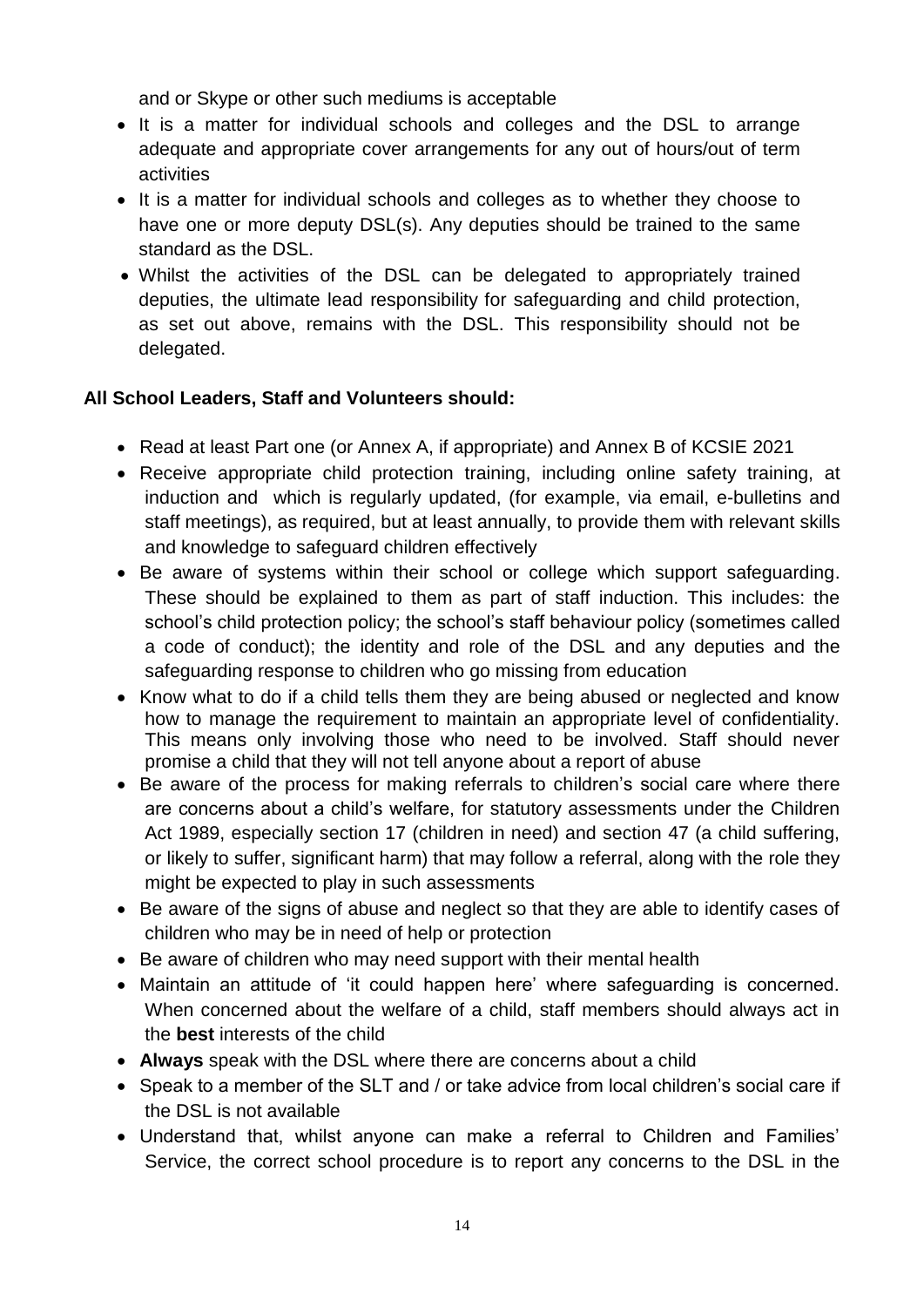first instance. If after a referral the child's situation does not appear to be improving the DSL (or the person that made the referral) should press for re- consideration to ensure their concerns have been addressed and, most importantly, that the child's situation improves

- Use the NYSCP [professional resolution procedure](https://www.safeguardingchildren.co.uk/professionals/practice-guidance/) and in exceptional circumstances, such as in an emergency or a genuine concern that action has not been taken, speak directly to Children and Families' Service. Where referrals are not made by the DSL inform the DSL as soon as possible, that a referral has been made
- Have due regard to the duty to prevent people from being drawn into terrorism; report known cases of female genital mutilation and follow procedures when a child goes missing from education
- Be aware of the school or setting's emergency procedures regarding lock-down and invacuation, guidance available [here](https://cyps.northyorks.gov.uk/school-emergency-response)
- Refer concerns to the Headteacher/principal where there are concerns about another staff member,
- Refer concerns to the chair of governors or LADO where the Headteacher is also the sole proprietor where there are concerns about the Headteacher or principal
- Rise concerns about poor or unsafe practices and potential failures in the school's safeguarding regime and where, necessary have regard to whistleblowing procedures [\(The NSPCC whistleblowing helpline](https://www.nspcc.org.uk/what-you-can-do/report-abuse/dedicated-helplines/whistleblowing-advice-line/) is available as an alternative route for staff who do not feel able to raise concerns regarding child protection failures internally or have concerns about the way a concern is being handled by their school or college. Staff can call 0800 028 0285 – or email: [help@nspcc.org.uk](mailto:help@nspcc.org.uk)
- Be aware of local early help <https://www.safeguardingchildren.co.uk/professionals/early-help/> process and understand their role in line with Working Together to Safeguard Children 2018, and be particularly alert to the potential need for early help for a child who:
	- is disabled or has certain health conditions and has specific additional needs
	- has special educational needs (whether or not they have a statutory Education, Health and Care Plan)
	- has a mental health need
	- is a young carer
	- is showing signs of being drawn in to anti-social or criminal behaviour, including gang involvement and association with organised crime groups or county lines
	- is frequently missing/goes missing from care or from home
	- is at risk of modern slavery, trafficking, sexual or criminal exploitation
	- is at risk of being radicalised or exploited
	- has a family member in prison, or is affected by parental offending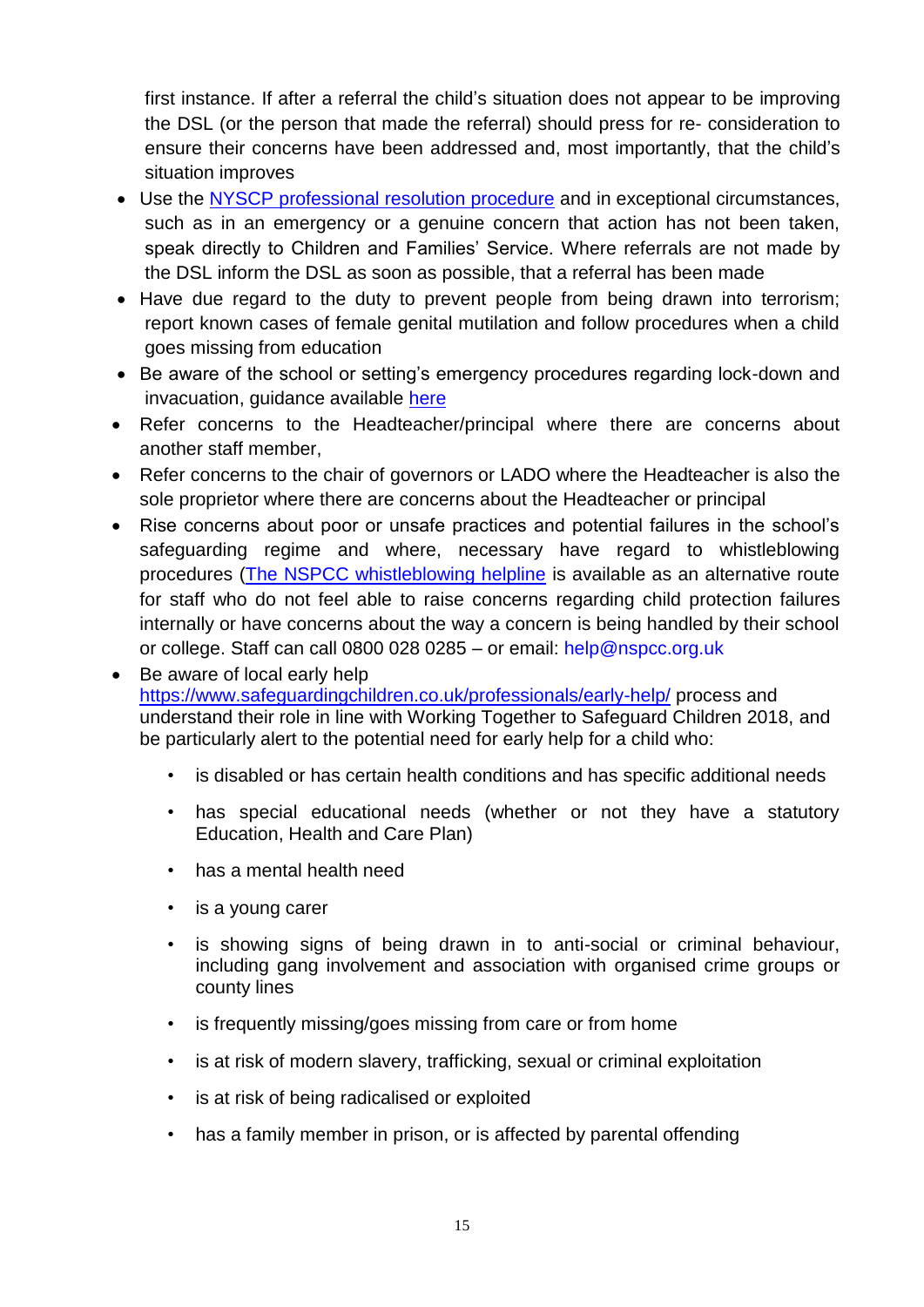- is in a family circumstance presenting challenges for the child, such as drug and alcohol misuse, adult mental health issues and domestic abuse
- is misusing drugs or alcohol themselves
- has returned home to their family from care
- is at risk of "honour" based abuse such as Female Genital Mutilation or Forced Marriage
- is a privately fostered child
- is persistently absent from education, including persistent absences for part of the school day
- Not assume a colleague or another professional will take action and share information that might be critical in keeping children safe and be mindful that early information sharing is vital for effective identification, assessment and allocation of appropriate service provision. If in any doubt about sharing information, staff should speak to the designated safeguarding lead or a deputy. Fears about sharing information **must not** be allowed to stand in the way of the need to promote the welfare, and protect the safety, of children. Staff should be vigilant and always raise any concerns with their DSL or deputy.
- Speak to the designated safeguarding lead (or deputy) with regard to any concerns about female genital mutilation (FGM) and be aware that there is a specific **legal**  duty on **teachers, if,** in the course of their work in the profession, they discover that an act of FGM appears to have been carried out on a girl under the age of 18, and that they **must** report this to the police.
- Should be aware that technology is a significant component in many safeguarding and wellbeing issues. Children are at risk of abuse online as well as face to face. In many cases abuse will take place concurrently via online channels and in daily life. Children can also abuse their peers online, this can take the form of abusive, harassing, and misogynistic messages, the non-consensual sharing of indecent images, especially around chat groups, and the sharing of abusive images and pornography, to those who do not want to receive such content.

# **Concerns should always lead to help for the child at some point.**

## <span id="page-15-0"></span>**6. Identifying children and young people who are suffering or likely to suffer significant harm**

Teachers and other adults in school are well placed to observe any physical, emotional or behavioural signs which indicate that a child may be suffering significant harm. The relationships between staff, pupils, parents and the public which foster respect, confidence and trust can lead to disclosures of abuse, and/or school staff being alerted to concerns.

# **Definitions**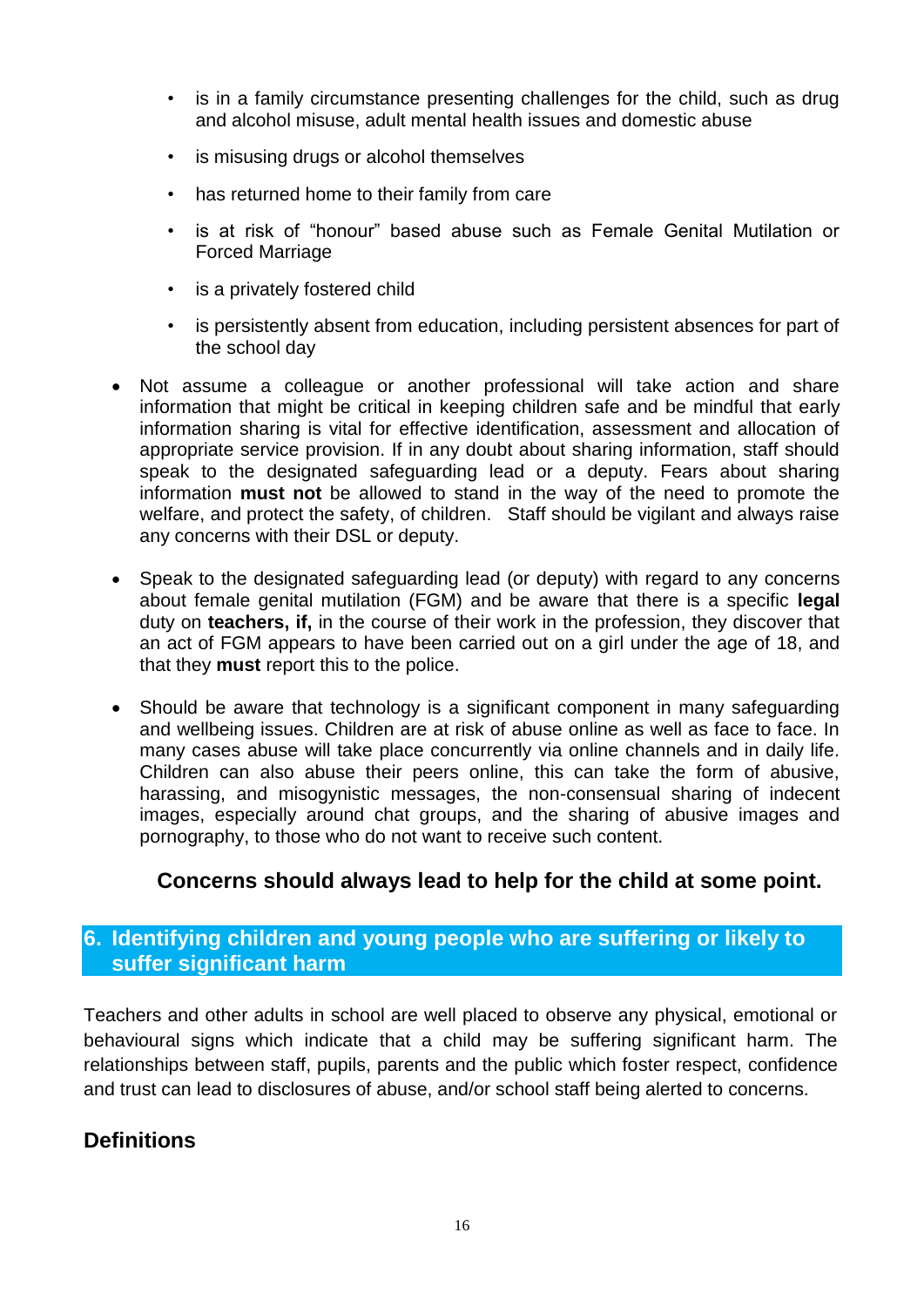As in the Children Acts 1989 and 2004, a **child** is anyone who has not yet reached their 18<sup>th</sup> birthday.

Abuse and neglect are forms of maltreatment of a child. Somebody may abuse or neglect a child by inflicting harm, or by failing to act to prevent harm. Children may be abused in a family or in an institutional or community setting, by those known to them or, more rarely, by others (e.g. via the internet). They may be abused by an adult or adults, or another child or children

**Physical abuse** may involve hitting, shaking, throwing, poisoning, burning or scalding, drowning, suffocating, or otherwise causing physical harm to a child. Physical harm may also be caused when a parent or carer fabricates the symptoms of, or deliberately induces, illness in a child.

**Emotional abuse** is the persistent emotional maltreatment of a child such as to cause severe and persistent adverse effects on the child's emotional development. It may involve conveying to children that they are worthless or unloved, inadequate, or valued only insofar as they meet the needs of another person. It may include not giving the child opportunities to express their views, deliberately silencing them or 'making fun' of what they say and how they communicate. It may feature age or developmentally inappropriate expectations being imposed on children. These may include interactions that are beyond the child's developmental capability, as well as overprotection and limitation of exploration and learning, or preventing the child participating in normal social interaction. It may involve seeing or hearing the ill-treatment of another. It may involve serious bullying (including cyber bullying), causing children frequently to feel frightened or in danger, or the exploitation or corruption of children. Some level of emotional abuse is involved in all types of maltreatment or a child, though it may occur alone.

**Sexual abuse** involves forcing or enticing a child or young person to take part in sexual activities, not necessarily involving a high level of violence, whether or not the child is aware of what is happening. The activities may involve physical contact, including assault by penetration (for example, rape or oral sex) or non-penetrative acts such as masturbation, kissing, rubbing and touching outside of clothing. They may also include non-contact activities, such as involving children in looking at, or in the production of, sexual images, watching sexual activities, encouraging children to behave in sexually inappropriate ways, or grooming a child in preparation for abuse (including via the internet). Sexual abuse is not solely perpetrated by adult males. Women can also commit acts of sexual abuse, as can other children. The sexual abuse of children by other children is a specific safeguarding issue (also known as peer on peer abuse) in education and **all** staff should be aware of it and of their school policy and procedures for dealing with it.

**Neglect** is the persistent failure to meet a child's basic physical and/or psychological needs, likely to result in the serious impairment of the child's health or development. Neglect may occur during pregnancy as a result of maternal substance abuse. Once a child is born, neglect may involve a parent or carer failing to: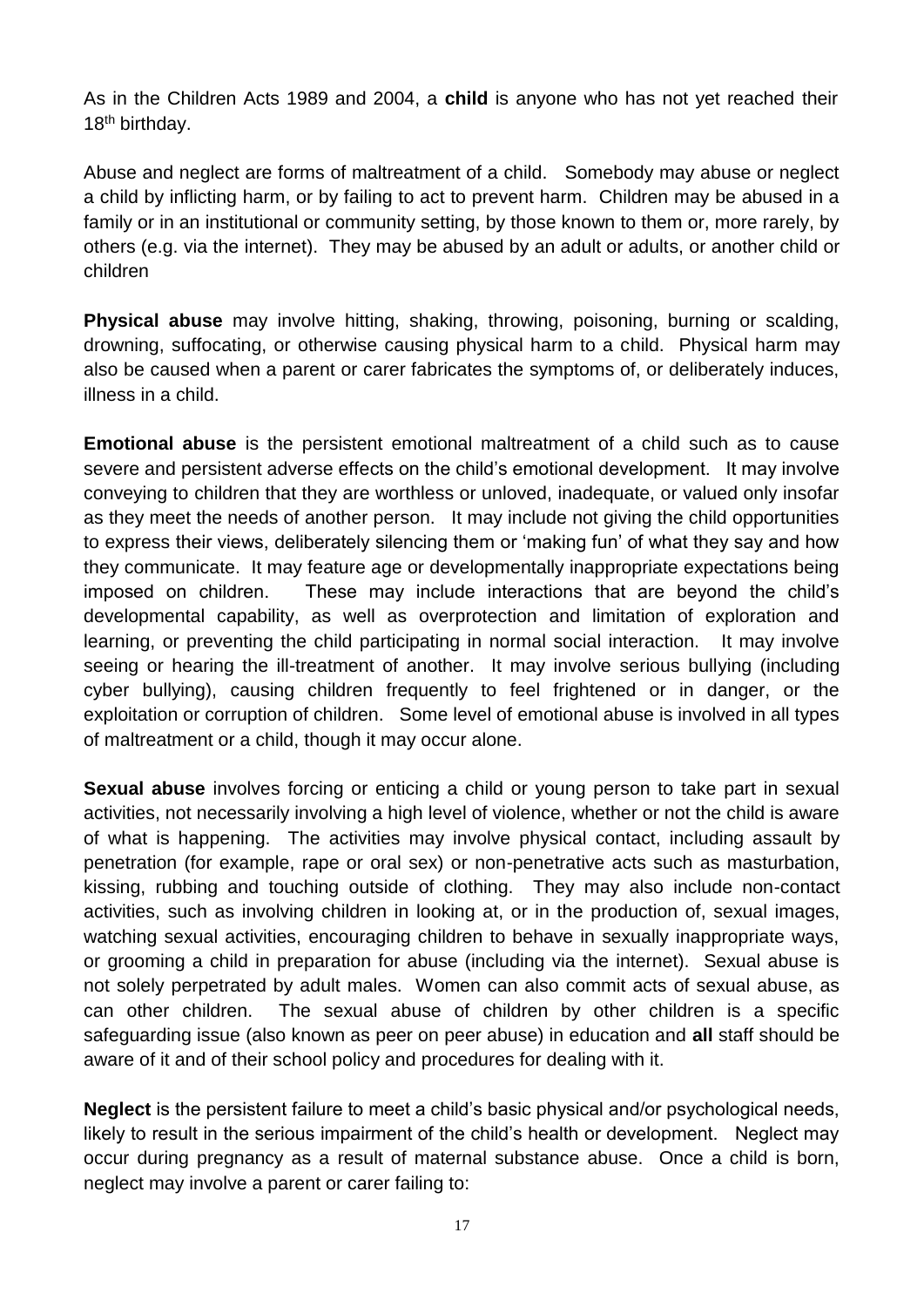- provide adequate food, clothing and shelter (including exclusion from home or abandonment)
- protect a child from physical and emotional harm or danger
- ensure adequate supervision (including the use of inadequate care-givers)
- ensure access to appropriate medical care or treatment

It may also include neglect of, or unresponsiveness to, a child's basic emotional needs.

## <span id="page-17-0"></span>**7. Children potentially at greater risk of harm**

**All** children should be protected but some groups of children are potentially at greater risk of harm.

#### **Children who need a social worker (Child in Need and Child Protections Plans)**

Children may need a social worker due to safeguarding or welfare issues, this can lead them to be vulnerable to further harm as well as educationally disadvantaged in facing barriers to attendance, learning, behaviour and mental health. This should inform decisions about safeguarding and promoting welfare, considering the provision of pastoral and / or welfare support, alongside action by statutory services.

#### **Children missing from education**

This can be a vital warning sign to a range of safeguarding issues and the response of the school will support identifying abuse help prevent the risk of the child going missing in the future.

#### **Elective Home Education (EHE)**

School recognises that many home educated children have a positive learning experience, but it can also mean that some children are less visible to services that are there to keep them safe. School will follow local arrangements where parents express their intention to remove a child from school. [NYCC Elective Home Education Policy and Procedures](https://cyps.northyorks.gov.uk/elective-home-education)

#### **Children requiring mental health support**

Mental health problems can, in some cases, be an indicator that a child has suffered or is at risk of suffering abuse, neglect or exploitation. The school has clear systems and processes in place for identifying possible mental health problems, including routes to escalate and clear referral and accountability systems.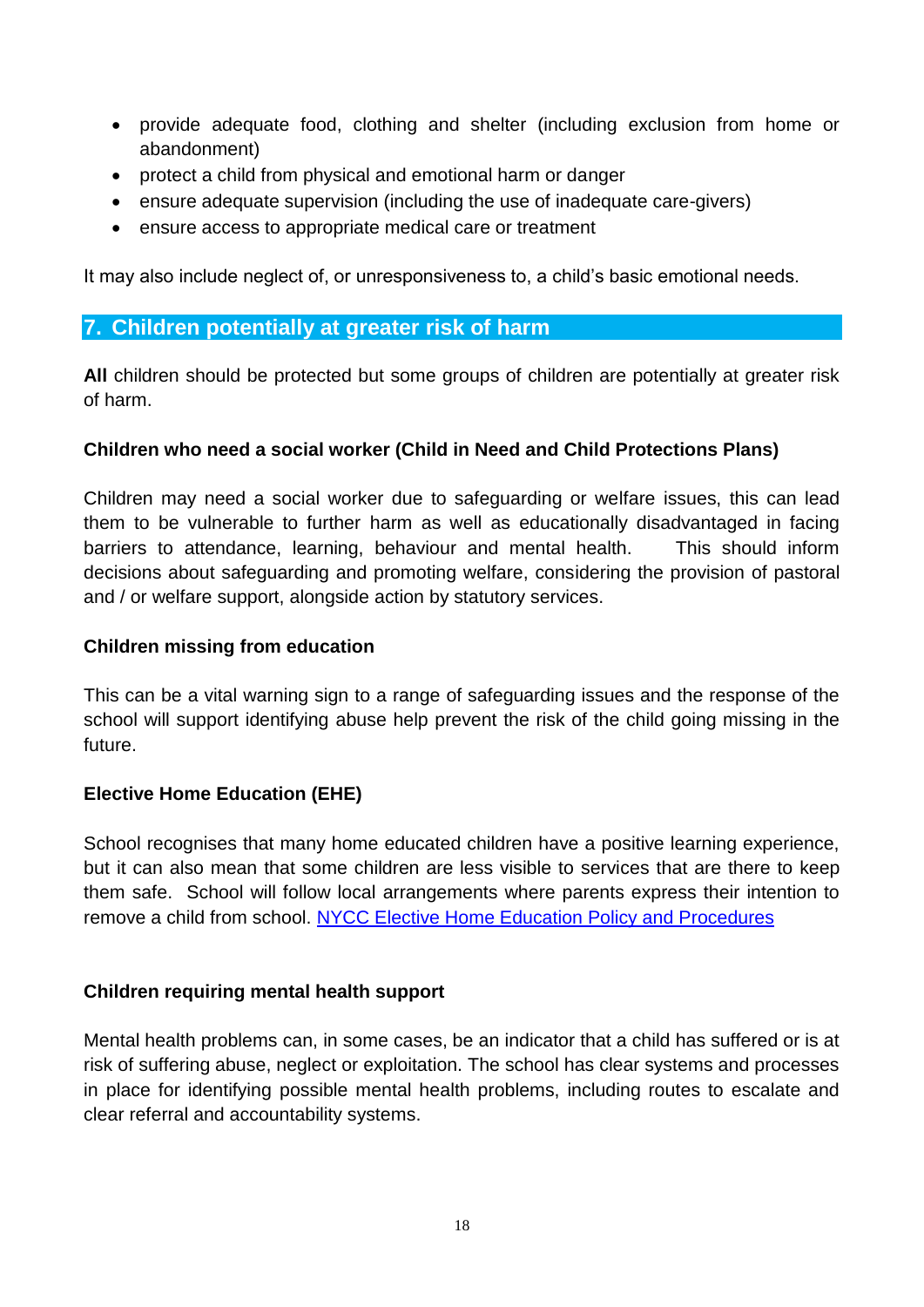The senior mental health lead for the school is Victoria Milne. They will access training and resources to develop the whole school approach to mental health and wellbeing.

## **Looked after children and previously looked after children**

The most common reason for children becoming looked after is as a result of abuse and/or neglect. The school will hold the information in relation to a child's looked after legal status (whether they are looked after under voluntary arrangements with consent of parents, or on an interim or full care order) and the child's contact arrangements with birth parents or those with parental responsibility. The school will hold the name of the child's social worker.

The school recognises that a previously looked after child potentially remains vulnerable and all staff should have the skills, knowledge and understanding to keep previously looked after children safe.

## <span id="page-18-0"></span>**8. Procedures**

## **Taking action to ensure that children are safe at school and at home**

All staff and volunteers follow the NYSCP Child Protection Procedures and Practice [Guidance](http://www.safeguardingchildren.co.uk/) which are consistent with *Keeping Children Safe in Education 2021*; *Working Together to Safeguard Children 2018* and *What To Do If You Are Worried A Child is Being Abused 2015*

## **Extra Familial Harm –** (Contextual Safeguarding)

**All** staff should be aware that Safeguarding incidents and/or behaviours can be associated with factors outside the school and/or can occur between children outside of these environments. **All** staff, but especially the designated safeguarding lead (and deputies) should consider whether children are at risk of abuse or exploitation in situations outside their families. It is important that schools provide as much information as possible so that assessments can consider any harm in contexts outside the home. Extra familial harms take a variety of different forms and children can be vulnerable to multiple harms including (but not limited to) sexual exploitation, criminal exploitation, sexual abuse, serious youth violence and County Lines

Staff should recognise that children with SEN, disabilities and certain health conditions can face additional safeguarding challenges. They must not assume that indicators of possible abuse such as behaviour, mood and injury relate to a child's disability without further exploration. They must remain alert to the fact that children with SEN, disabilities and certain health conditions can be more prone to peer group isolation and disproportionally impacted by behaviours such as bullying, without outwardly showing any signs and may have communication barriers and difficulties overcoming these barriers.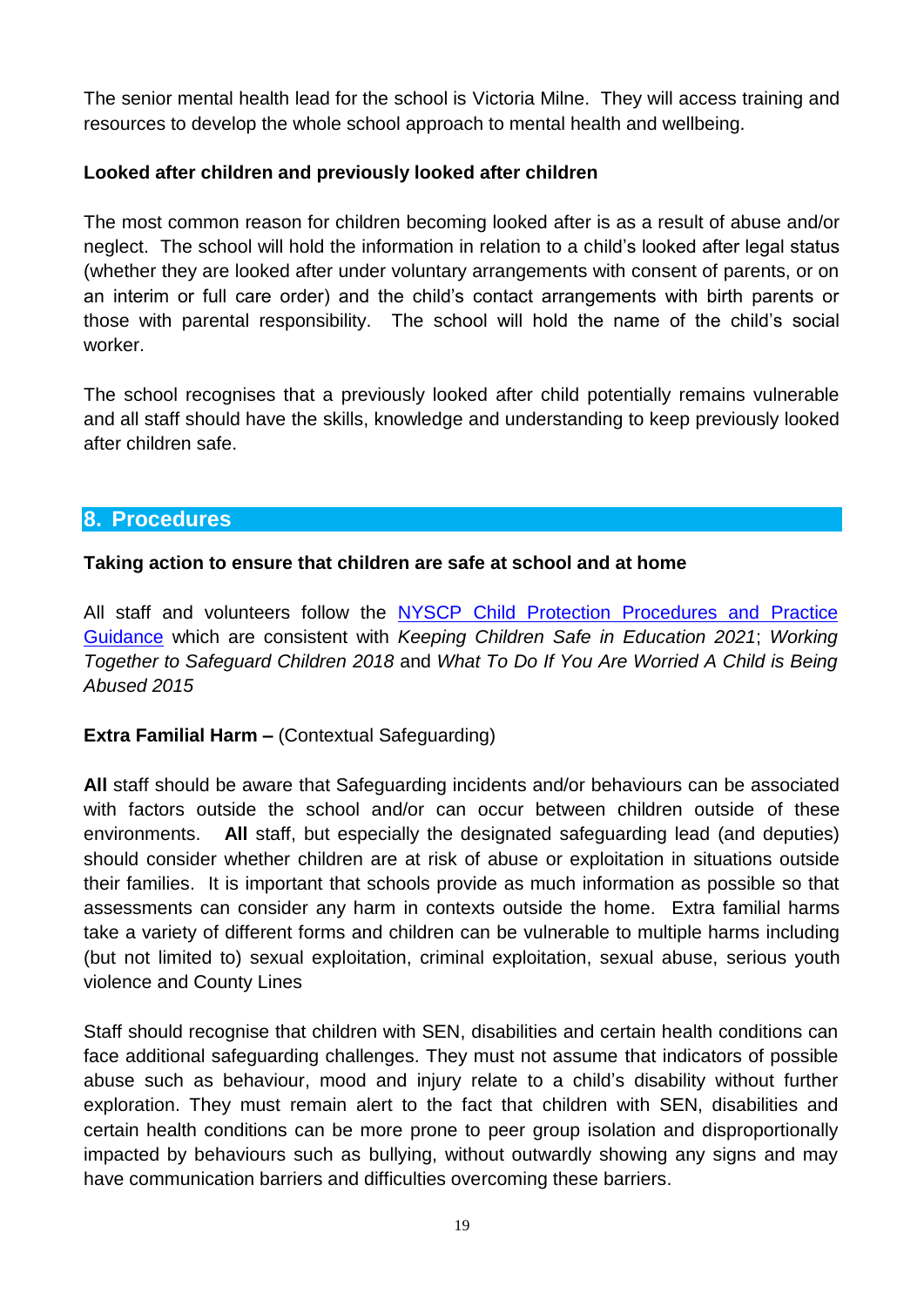It is *not* the responsibility of the school staff to investigate or determine the truth of any disclosure or allegation of abuse or neglect. This includes allegations of peer abuse. All staff, however, have a duty to recognise concerns and maintain an open mind. Accordingly, all concerns indicating possible abuse or neglect will be recorded and discussed with the DSL (or in their absence with the person who deputises) prior to any discussion with parents.

## **Safeguarding issues**

**All** staff should have an awareness of safeguarding issues that can put children at risk of harm. Behaviours linked to issues such as drug taking or alcohol misuse, deliberately missing education and consensual and non-consensual sharing of nudes and semi-nude images and / or videos can be signs that children are at risk.

All staff should be aware of how the school manages and supports issues of Peer on Peer Abuse, Sexual Harassment, Online Sexual Abuse and Sexual Violence – (See Section B – School Practice Guidance)

Other safeguarding issues all staff should be aware of include:

- Child Sexual Exploitation (CSE) and Child Criminal Exploitation (CCE) (See School Child Protection Manual - Section B - Practice Guidance/Child Sexual Exploitation (CSE) and Child Criminal Exploitation)
- Domestic abuse ) (See School Child Protection Manual Section B Practice Guidance/Domestic Abuse)
- Female Genital Mutilation (FGM) See [NYSCP Female Genital Mutilation \(FGM\)](https://www.safeguardingchildren.co.uk/professionals/one-minute-guides/notification-of-female-genital-mutilation-fgm-incidents/)  [One Minute Guide](https://www.safeguardingchildren.co.uk/professionals/one-minute-guides/notification-of-female-genital-mutilation-fgm-incidents/)
- Peer or peer abuse (child on child) (see School Child Protection Manual Practice Guidance - Peer On Peer Abuse /Child On Child Abuse Including Sexual Violence And Sexual Harassment)
- Serious violence (See School Child Protection Manual Section B Practice Guidance/Peer on peer abuse / child on child abuse including sexual violence and sexual harassment)

# **a) Staff must immediately report:**

- any suspicion that a child is injured, marked, or bruised in a way which is not readily attributable to the normal knocks or scrapes received in play
- any explanation given which appears inconsistent or suspicious
- any behaviours which give rise to suspicions that a child may have suffered harm (e.g. significant changes in behaviour, worrying drawings or play)
- any concerns that a child may be suffering from inadequate care, ill treatment, or emotional maltreatment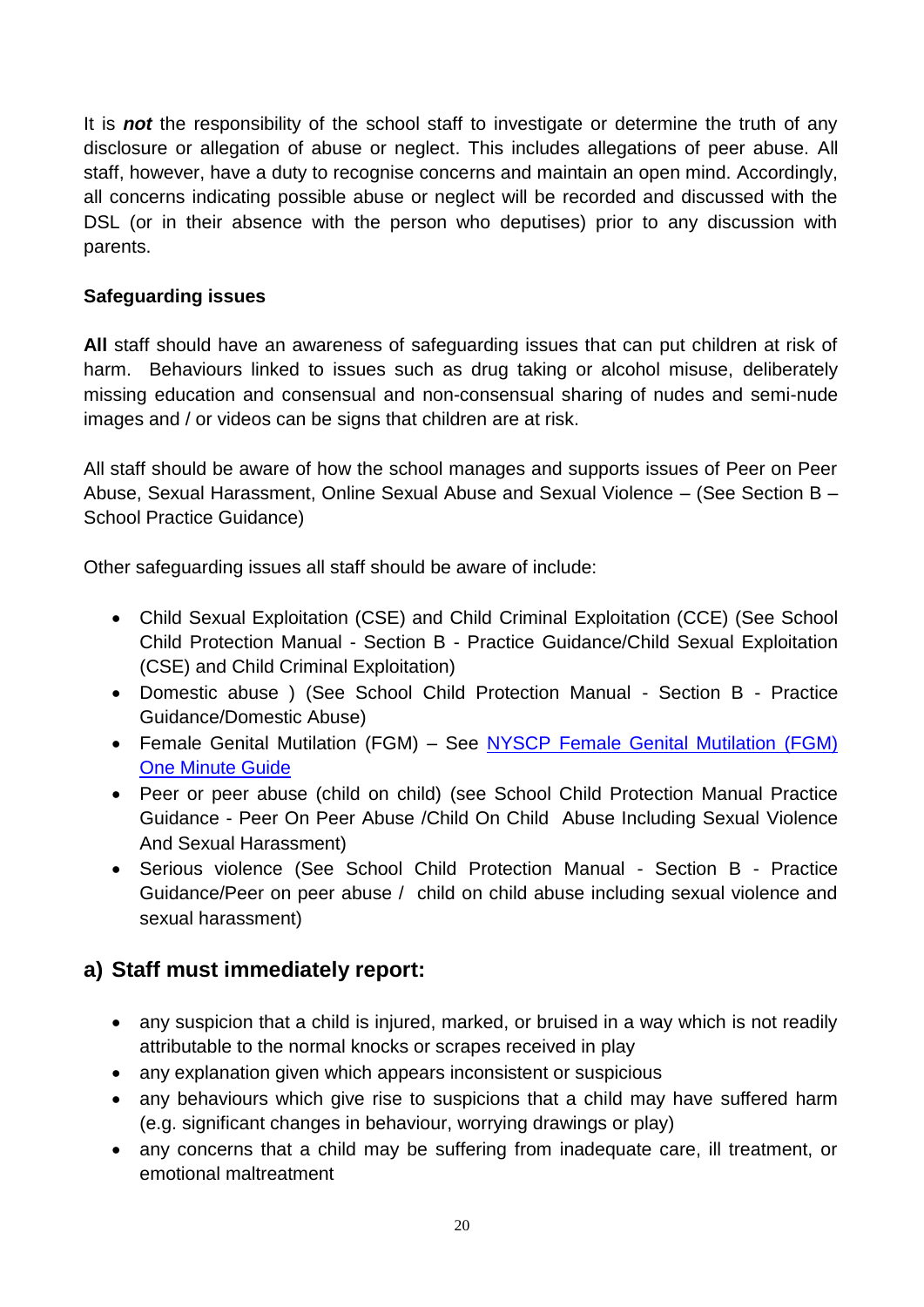- any concerns that a child is presenting signs or symptoms of abuse or neglect
- any significant changes in a child's presentation, including non-attendance
- any hint or disclosure of abuse or neglect received from the child, or from any other person, including disclosures of abuse or neglect perpetrated by adults outside of the family or by other children or young people
- any concerns regarding person(s) who may pose a risk to children (e.g. staff in school or person living in a household with children present) including inappropriate behaviour e.g. inappropriate sexual comments; excessive one-to-one attention beyond the requirements of their usual role and responsibilities; or inappropriate sharing of images
- any concerns related to serious crime, including knife crime
- any concerns relating to peer abuse
- any concerns relating to youth produced sexual imagery (sexting)
- any concerns relating to a child's engagement with extremist groups or ideologies

# **b) Responding to Disclosure**

Disclosures or information may be received from pupils, parents or other members of the public. School recognises that those who disclose such information may do so with difficulty, having chosen carefully to whom they will speak. Accordingly all staff will handle disclosures with sensitivity (*insert school arrangements to ensure that pupils with communication difficulties are enabled to express themselves to a member of staff with appropriate skills) ……………………………………………………………………………………*

Such information cannot remain confidential and staff will immediately communicate what they have been told to the DSL and make a contemporaneous record. If in doubt about recording requirements staff should discuss with the DSL.

# **c) Principles**

Staff will **not** investigate but will, wherever possible, elicit enough information to pass on to the DSL in order that they can make an informed decision of what to do next.

Staff will:

- listen to and take seriously any disclosure or information that a child may be at risk of harm
- try to ensure that the person disclosing does not have to speak to another member of school staff
- clarify the information
- try to keep questions to a minimum and of an 'open' nature e.g. 'Can you tell me what happened?' rather than 'Did x hit you?'
- not ask leading questions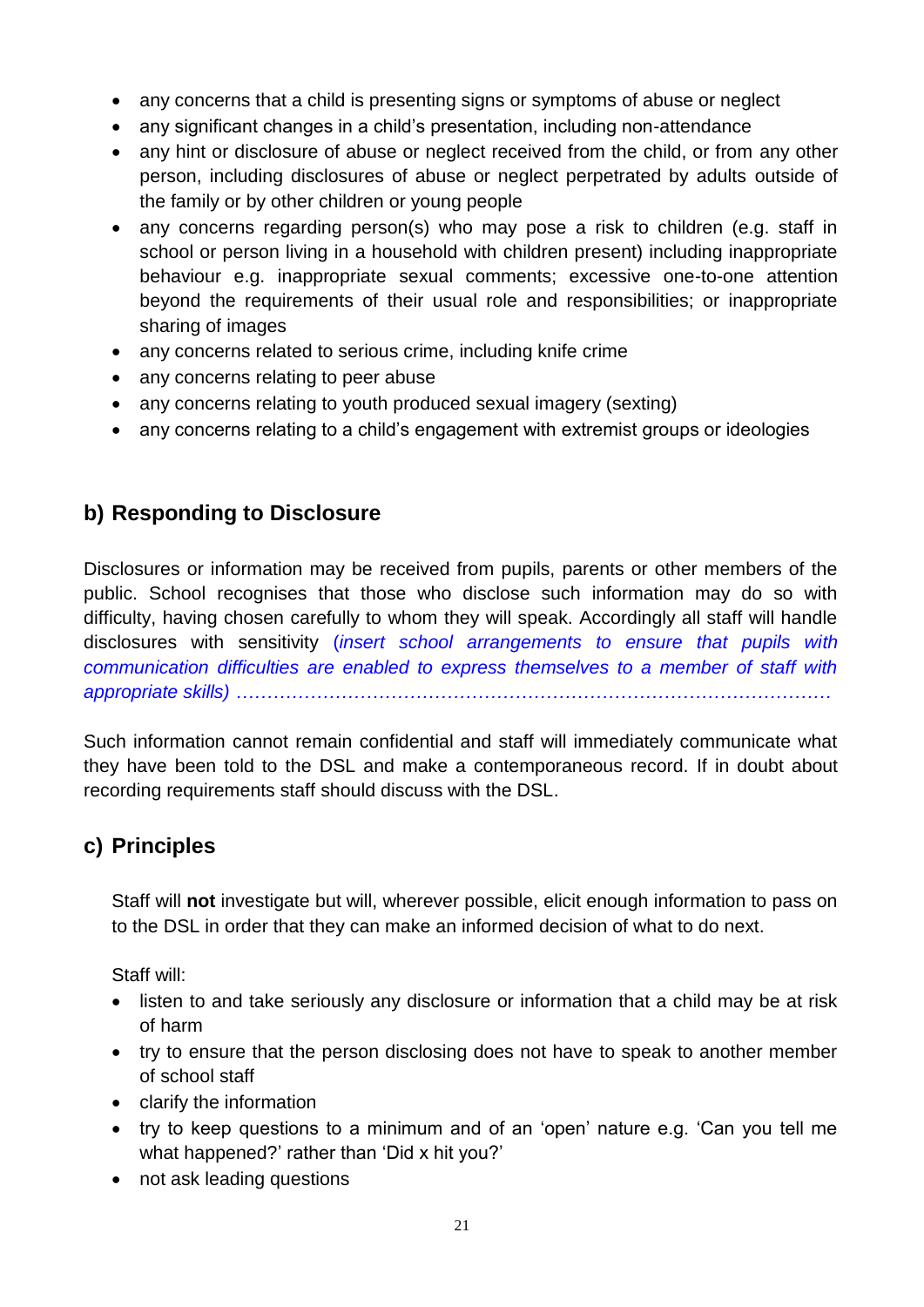- try not to show signs of shock, horror or surprise
- not express feelings or judgements regarding any person alleged to have harmed the child
- explain sensitively to the person that they have a responsibility to refer the information to the senior designated person
- reassure and support the person as far as possible
- explain that only those who 'need to know' will be told
- explain what will happen next and that the person will be involved as appropriate and be informed of what action is to be taken

# **d) Action by the DSL (or Deputy DSL in their absence)**

The following actions will be taken where there are concerns about significant harm to **any child, including where there is already an open case to Children's Social Care**, (e.g. Looked after Child).

Following any information raising concern, the DSL will consider:

- if they believe there is immediate risk of significant harm to a child and therefore should contact North Yorkshire Police on 999
- if they should report a crime that does not need an emergency response by calling 101
- if there is an urgent safeguarding concern and they should call the Customer Resolution Centre on 01609 780780
- any urgent medical needs of the child
- whether to make an enquiry to the Customer Resolution Centre 01609 780780 to establish if the child is or has been subject of a Child Protection Plan
- discussing the matter with other agencies involved with the family
- consulting with appropriate persons e.g. North Yorkshire County Council Children & Families Service
- the child's wishes and any fears or concerns they may have

Then decide:

- wherever possible, to talk to parents, unless to do so may place a child at risk of significant
- whether to make a referral to statutory services as the child may be in need or because a child is suffering or is likely to suffer significant harm and if this needs to be undertaken immediately  *OR*
- not to make a referral at this stage
- if further monitoring is necessary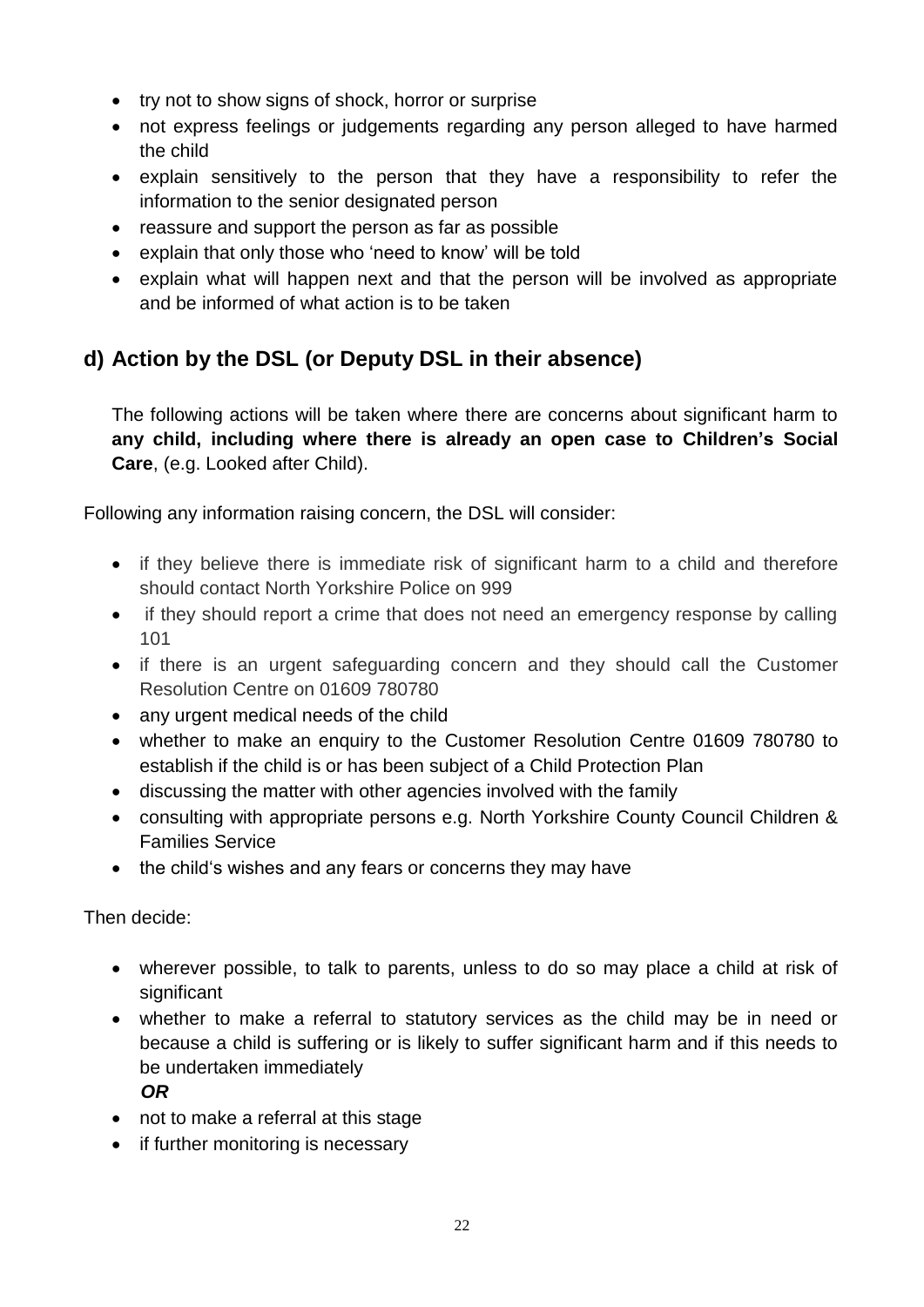• if it would be appropriate to undertake an early help assessment and/or make a referral for other services

## **Consent**

It is good practice that agencies work in partnership with parents and carers and they are informed of your concerns with consent obtained for referrals.

Consent is always required for referrals to services such as Early Help Service, without it, the services available to the family may be limited.

Consent is not required should you believe informing the parents or carers would place a child at significant risk of harm.

Where consent has not been obtained, and professionals feel that a referral is still warranted, they should submit a referral detailing their actions and inform parent and carers of their actions. In cases of suspected Child Sexual Abuse in the family and Fabricated or Induced Illness it is best practice NOT to inform the family of the referral.

All information and actions taken, including the reasons for any decisions made, will be fully documented.

All referrals to Children and Families Service will be made by submitting a [universal](https://www.safeguardingchildren.co.uk/about-us/worried-about-a-child/) referral [form](https://www.safeguardingchildren.co.uk/about-us/worried-about-a-child/) or the [Early Help Assessment form,](https://www.safeguardingchildren.co.uk/about-us/worried-about-a-child/) if this has been completed

# **Action following a child protection referral**

It is the responsibility of all staff to safeguard children. It is the role of the DSL (or appropriately trained Deputy DSL.) to attend multi-agency meetings and provide reports for these. Other staff in school, however, may be asked to contribute.

The DSL will:

- make regular contact with Children's Social Care
- contribute to the Strategy Discussion and all assessments
- provide a report for, attend and contribute to any subsequent Child Protection **Conference**
- if the child has a Child Protection Plan, contribute to the Child Protection Plan and attend Core Group Meetings and Review Child Protection Conferences
- where possible, share all reports with parents prior to meetings
- where in disagreement with a decision made e.g. not to apply Child Protection Procedures or not to convene a Child Protection Conference, follow the [NYSCP](https://www.safeguardingchildren.co.uk/professionals/nyscb-procedures/) [procedures](https://www.safeguardingchildren.co.uk/professionals/nyscb-procedures/)
- where there is significant information in respect of a child subject to a Child Protection Plan, **immediately** inform the key worker or their manager in Children's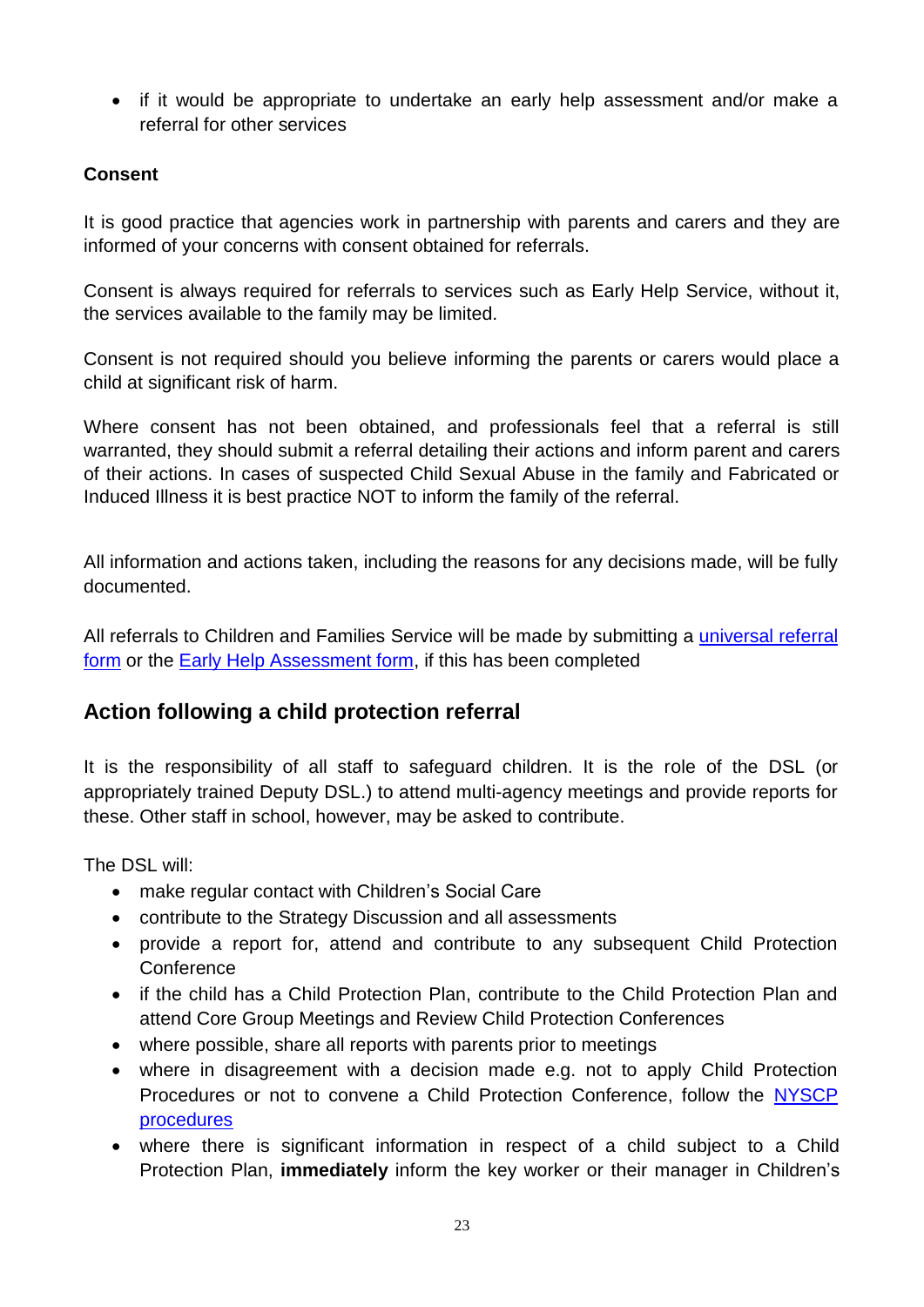Social Care e.g. any significant changes or concerns, departures from the CP plan, child moves/goes missing/is removed from school or fails to attend school

# **f) Recording and monitoring**

## **School will record:**

- information about the child: name (aka) address, dob., those with parental responsibility, primary carers, emergency contacts, names of persons authorised to collect from school, any court orders, if a child is or has been subject to a CP Plan.
- key contacts in other agencies including GP details
- any disclosures/accounts from child or others, including parents (and keep original notes)
- significant contacts with carers/other agencies/professionals
- all concerns, discussions, decisions, agreements made and actions taken and the reasons for these (dated, timed and signed, to include the name and agency/title of the person responsible/ spoken to), the plan to protect the child and arrangements for monitoring/review

## **All records should be objective and include:**

- statements, facts and observable things (what was seen/heard)
- diagram indicating position, size and colour of any injuries (not photograph)
- words child uses, (not translated into 'proper' words)
- non-verbal behaviours

Records should include:

- a clear and comprehensive summary of the concern;
- details of how the concern was followed up and resolved;
- a note of any action taken, decisions reached and the outcome

All sensitive and CP records are held securely, kept confidential and are only accessible to those who need to know.

When sharing confidential information about a member of staff or pupil, the school has regard to the data protection principles, which allow them to share personal information, as provided for in the Data Protection Act 2018, and the GDPR and where relevant, the Education (Pupil Information) (England) Regulations 2005 and the Freedom of Information Act 2000. Advice on information sharing advice for practitioners can be accessed [here.](https://www.gov.uk/government/publications/safeguarding-practitioners-information-sharing-advice)

The school notes that Keeping Children Safe in Education (2021) para 108, The Data Protection Act 2018 and GDPR do not prevent, or limit, the sharing of information for the purposes of keeping children safe. Fears about sharing information must not be allowed to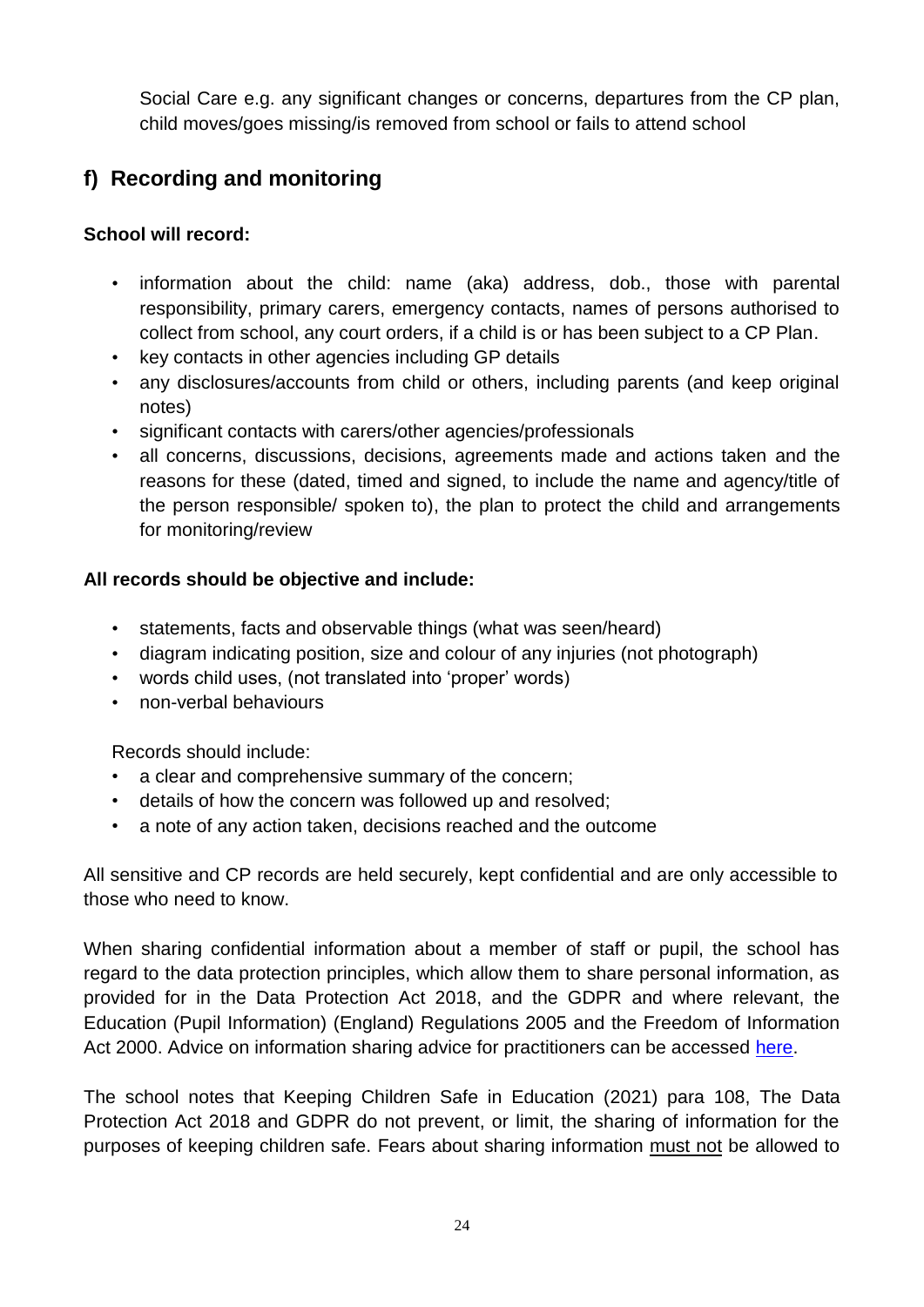stand in the way of the need to safeguard and promote the welfare. This includes allowing practitioners to share information without consent.' KCSIE 2020 para 109. If in any doubt about sharing information staff should speak to the DSL.

## **School will monitor:**

**Any cause for concern including where there could be serious child welfare concerns e.g.** 

- Injuries/marks
- Attendance
- Changes e.g. mood/ academic functioning
- Relationships
- Language
- Behaviour
- Demeanour and appearance
- Statements, comments
- Medicals
- Stories, 'news', drawings
- Response to P.E./Sport
- Family circumstances
- Parental behaviour/ care of child
- Online activity

**The DSL will review all monitoring arrangements in the timescale and manner determined by circumstances, recorded and clearly understood by all concerned.**

# **e) Supporting the Child and Partnership with Parents and Carers**

- School recognises that the child's welfare is paramount, however good child protection practice and outcome relies on a positive, open and honest working partnership with parents and carers.
- Whilst we may, on occasion, need to make referrals without consultation with parents and carers, we will make every effort to maintain a positive and supportive working relationship with them whilst fulfilling our duties to protect any child.
- We will provide a secure, caring, supportive and protective relationship for the child.
- Children will be given a proper explanation (appropriate to age & understanding) of what action is being taken on their behalf and why.
- We will endeavour always to preserve the privacy, dignity and right to confidentiality of the child, parents and carers. The DSL will determine which members of staff